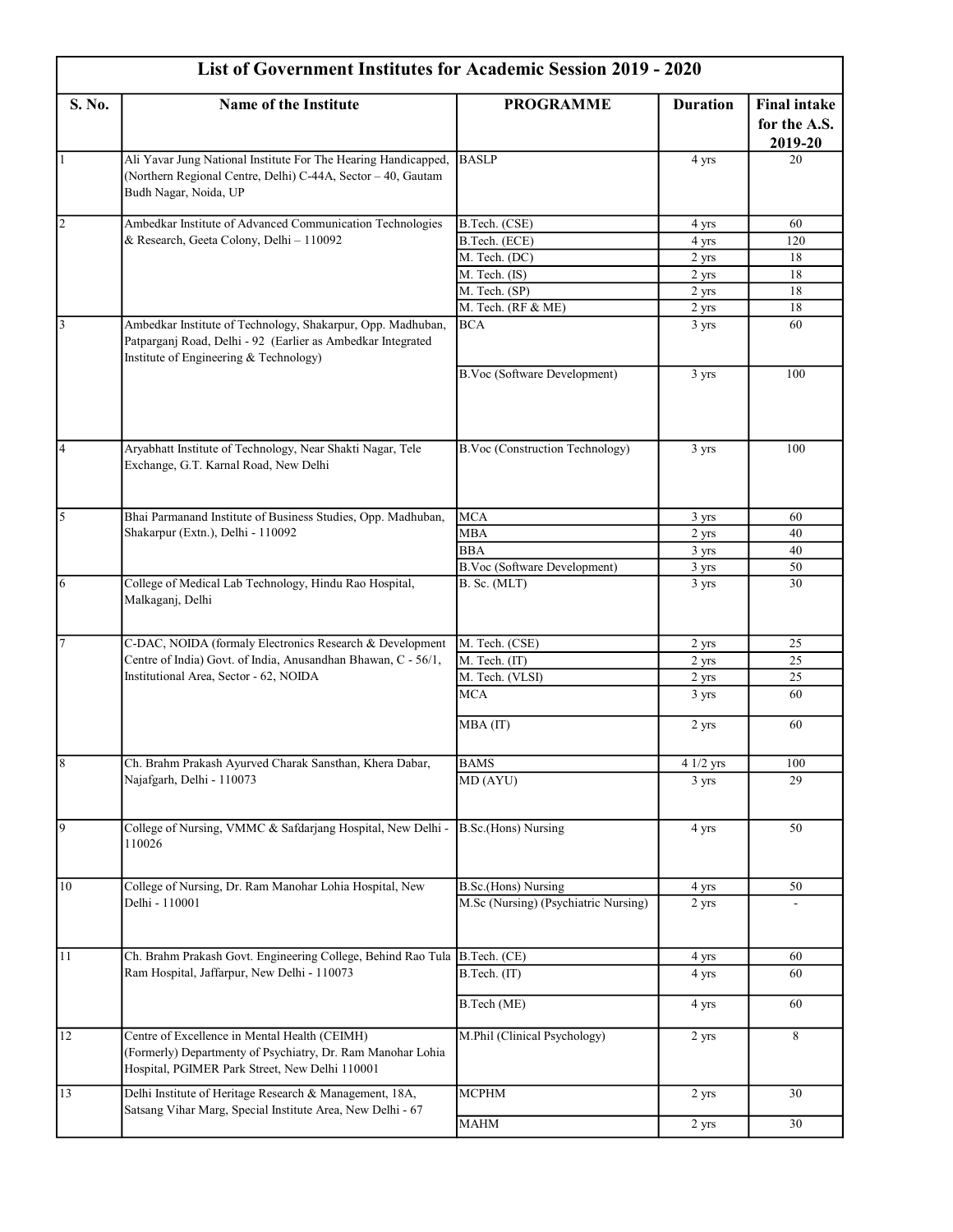| List of Government Institutes for Academic Session 2019 - 2020 |                                                                                                                               |                                                               |                 |                                                |
|----------------------------------------------------------------|-------------------------------------------------------------------------------------------------------------------------------|---------------------------------------------------------------|-----------------|------------------------------------------------|
| S. No.                                                         | Name of the Institute                                                                                                         | <b>PROGRAMME</b>                                              | <b>Duration</b> | <b>Final intake</b><br>for the A.S.<br>2019-20 |
| 14                                                             | Dr. B. R. Sur Homeopathic Medical College and Hospital and<br>Research Centre, Nanakpura, Moti Bagh, New Delhi - 110021       | <b>BHMS</b>                                                   | 5 1/2 yrs       | 50                                             |
| 15                                                             | Dr. BSA Hospital Medical College<br>Sector 6, Rohini Delhi-110085                                                             | <b>MBBS</b>                                                   | 5 1/2 yrs       | 100                                            |
| 16                                                             | Delhi Institute of Tool Engineering, Okhla Industrial Area, Phase                                                             | B.Tech. (Tool Engg.)                                          | 4 yrs           | 60                                             |
|                                                                | II, Delhi - 20, (Head Office at Wazirpur Industrial Area, Delhi -<br>110052)                                                  | <b>B.Tech.</b> (Mechatronics)                                 | 4 yrs           | 60                                             |
|                                                                |                                                                                                                               | M. Tech. (Tool Engg.)                                         | 2 yrs           | 18                                             |
| 17                                                             | Department of Psychiatric Social Work,<br>Department of Psychiatry PGIMER Dr. Ram Manohar Lohia<br>Hospital, New Delhi 110001 | M.Phil (Psychiatry Social Work)                               | 2 yrs           | 10                                             |
| 18                                                             | ESIC Dental College and Hospital, Sector - 15, Rohini, New<br>Delhi - 110085                                                  | <b>BDS</b>                                                    | 5 yrs           | 50                                             |
| 19                                                             | G. B. Pant Govt. Engineering College, Okhla Industrial Estate,                                                                | B.Tech. (ECE)                                                 | 4 yrs           | 60                                             |
|                                                                | Phase - III, Okhla, New Delhi - 110020                                                                                        | B.Tech. (MAE)                                                 | 4 yrs           | 60                                             |
|                                                                |                                                                                                                               | B.Tech. (CSE)                                                 | 4 yrs           | 60                                             |
| 20                                                             | Guru Nanak Dev Institute of Technology, Institutional Area,<br>Sector-15, Rohini, Delhi - 110089                              | B.Voc (Software Development)                                  | 3 yrs           | 50                                             |
|                                                                |                                                                                                                               | B.Voc (Electronics & Communication)                           | 3 yrs           | 50                                             |
|                                                                |                                                                                                                               | M.Voc (Software Development)                                  | 2 yrs           | 25                                             |
| 21                                                             | G. B. Pant Institute of Technology, Okhla, Phase-III, New Delhi                                                               | <b>B.Voc</b> (Automobile)                                     | 3 yrs           | 50                                             |
|                                                                |                                                                                                                               | <b>B.Voc (Construction Technology)</b>                        | 3 yrs           | 50                                             |
|                                                                |                                                                                                                               | <b>B.Voc (Power Distribution</b><br>Management)               | 3 yrs           | 50                                             |
| 22                                                             | Integrated Institute of Technology, Sector - 9, Dwarka, New                                                                   | B. Sc. (MLT)                                                  | 3 yrs           | 30                                             |
|                                                                | Delhi - 110075                                                                                                                | <b>BCA</b>                                                    | 3 yrs           | 45                                             |
|                                                                |                                                                                                                               | B.Voc (Software Development)                                  | 3 yrs           | 50                                             |
| $\overline{23}$                                                | Kasturba Institute of Technology, Pitampura, Muni Maya Ram<br>Marg, New Delhi -110088                                         | <b>B.Voc (Software Development)</b><br>B.Voc (Applied Arts)   | 3 yrs<br>3 yrs  | 50<br>50                                       |
| 24                                                             | Lok Nayak Jayaprakash Narayan National Institute of                                                                           | M.A. (Criminology)                                            | 2 yrs           | 22                                             |
|                                                                | Criminology and Forensic Science, Sector 3, Outer Ring Road,                                                                  | M. Sc. (Forensic Science)                                     | 2 yrs           | 31                                             |
|                                                                | Rohini, Delhi                                                                                                                 | Post Graduate Diploma in Cyber<br>Crime and Law               | 1 <sub>yr</sub> | 25                                             |
|                                                                |                                                                                                                               | Post Graduate Diploma in Security<br>Management               | 1 <sub>yr</sub> | 30                                             |
|                                                                |                                                                                                                               | Post Graduate Diploma in<br>Victomology and Victim Assistance | 1 yr            | 25                                             |
| $\overline{25}$                                                | Meera Bai Institute of Technology, Maharani Bagh, New Delhi                                                                   | <b>BBA</b>                                                    | 3 yrs           | 60                                             |
|                                                                |                                                                                                                               | B.Voc (Applied Arts)                                          | 3 yrs           | 50                                             |
|                                                                |                                                                                                                               | B.Voc (Interior Design)                                       | 3 yrs           | 100                                            |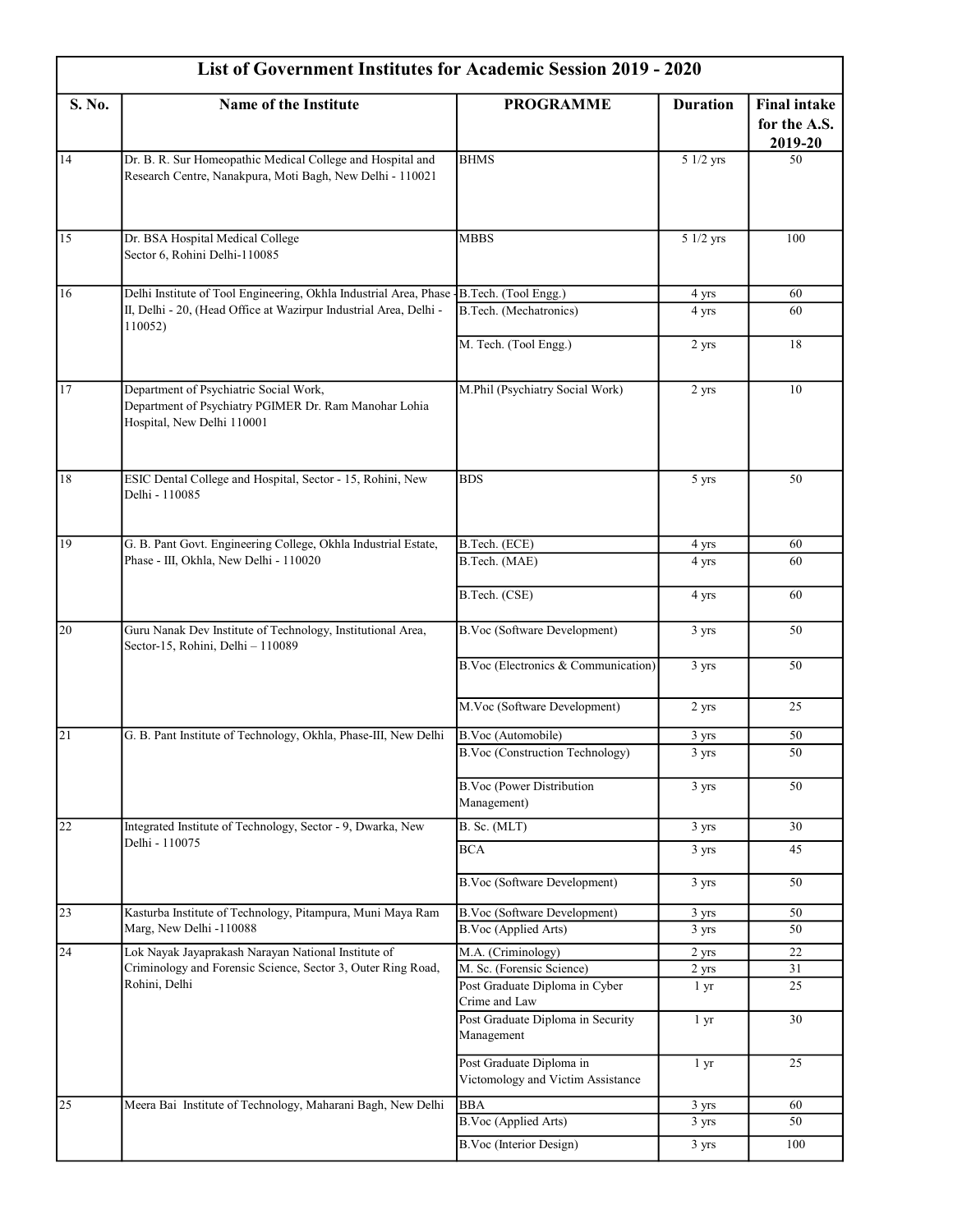| <b>List of Government Institutes for Academic Session 2019 - 2020</b> |                                                                                                                                                                                                                                                                                                      |                                                                                      |                 |                                                |
|-----------------------------------------------------------------------|------------------------------------------------------------------------------------------------------------------------------------------------------------------------------------------------------------------------------------------------------------------------------------------------------|--------------------------------------------------------------------------------------|-----------------|------------------------------------------------|
| S. No.                                                                | <b>Name of the Institute</b>                                                                                                                                                                                                                                                                         | <b>PROGRAMME</b>                                                                     | <b>Duration</b> | <b>Final intake</b><br>for the A.S.<br>2019-20 |
| 26                                                                    | Morarji Desai National Institute of Yoga, 68, Ashoka Road, New B. Sc. (Yoga)<br>Delhi 110001                                                                                                                                                                                                         | B. Sc. (Yoga Science)<br>Change nomenclature B.Sc. (Yoga<br>Science) to B.Sc. (Yoga) | 3 yrs           | 30                                             |
|                                                                       |                                                                                                                                                                                                                                                                                                      | $M.Sc(\overline{Yoga})$                                                              | 2 yrs           | 15                                             |
|                                                                       |                                                                                                                                                                                                                                                                                                      | Post Graduate Diploma in Yoga<br>Therapy for Medicos and Paramedicos                 | 1 <sub>yr</sub> | 20                                             |
| $\overline{27}$                                                       | National Institute ofPublic Coorperation and Child Development,<br>5, Siri Institutional Area, Hauz Khas, New Delhi - 110016                                                                                                                                                                         | Advanced Diploma in Child Guidance<br>and Counseling                                 | 1 <sub>yr</sub> | 30                                             |
| 28                                                                    | NDMC Medical college at Hindu Rao Hospital, Malika Ganj,<br>Delhi                                                                                                                                                                                                                                    | <b>MBBS</b>                                                                          | 5 1/2 yrs       | 50                                             |
| 29                                                                    | National Institute for the Empowerment of persons with<br>Intellectual Disabilities (NIEPID) Divyangjan<br>(Earlier name National Institute for Mentally Handicapped<br>NIMH, Regional Centre, C-44A, Sector - 40, Gautam Budh<br>Nagar, Noida, UP<br>(This institute Existing institute in 2015-16) | B.Ed. Spl. Edu. (ID)<br>Change name (MR) to (ID)                                     | 2 yrs           | 30                                             |
| 30                                                                    | Pusa Institute of Technology                                                                                                                                                                                                                                                                         | B.Voc (Printing & Publishing)                                                        | 3 yrs           | 50                                             |
|                                                                       | Pusa, New Delhi - 110012                                                                                                                                                                                                                                                                             | B.Voc. (Power Distribution<br>Management)                                            | 3 yrs           | 50                                             |
|                                                                       |                                                                                                                                                                                                                                                                                                      | B.Voc. (Automobile)                                                                  | 3 yrs           | 50                                             |
|                                                                       |                                                                                                                                                                                                                                                                                                      | M.Voc (Automobile Technology)                                                        | 2 yrs           | $\mathbf{r}$                                   |
| $\overline{31}$                                                       | State Council of Educational Research & Training, Varun Marg,<br>Defence Colony, New Delhi                                                                                                                                                                                                           | B.Ed.                                                                                | 2 yrs           | 100                                            |
| 32                                                                    | Dr. Ram Manohar Lohia Hospital, Post Graduate Institute of<br>Medical Education & Research (PGIMER), New Delhi                                                                                                                                                                                       | <b>MD</b> Microbiology                                                               | 3 yrs           | 5                                              |
|                                                                       |                                                                                                                                                                                                                                                                                                      | <b>MD</b> Pathology                                                                  | 3 yrs           | 9                                              |
|                                                                       |                                                                                                                                                                                                                                                                                                      | MD Anesthesiology                                                                    | 3 yrs           | 29                                             |
|                                                                       |                                                                                                                                                                                                                                                                                                      | MD General Medicine                                                                  | 3 yrs           | 24                                             |
|                                                                       |                                                                                                                                                                                                                                                                                                      | <b>MD</b> Paediatrics                                                                | 3 yrs           | 18                                             |
|                                                                       |                                                                                                                                                                                                                                                                                                      | MD Dermatology                                                                       | 3 yrs           | $\overline{5}$                                 |
|                                                                       |                                                                                                                                                                                                                                                                                                      | <b>MD</b> Radio Diagnosis                                                            | 3 yrs           | 15                                             |
|                                                                       |                                                                                                                                                                                                                                                                                                      | MD Obstetrics & Gyne                                                                 | $3 \text{ vrs}$ | 10                                             |
|                                                                       |                                                                                                                                                                                                                                                                                                      | <b>MD</b> Psychiatry<br>MS E.N.T. (Ear, Nose & Throat)                               | 3 yrs<br>3 yrs  | $\tau$<br>5                                    |
|                                                                       |                                                                                                                                                                                                                                                                                                      | MS General Surgery                                                                   | $3 \text{ yrs}$ | 16                                             |
|                                                                       |                                                                                                                                                                                                                                                                                                      | MS Opthalmology                                                                      | 3 yrs           | $\overline{4}$                                 |
|                                                                       |                                                                                                                                                                                                                                                                                                      | MS Orthopedics                                                                       | 3 yrs           | 6                                              |
|                                                                       |                                                                                                                                                                                                                                                                                                      | M. Ch. (Paediatric Surgery)                                                          | 3 yrs           | 4                                              |
|                                                                       |                                                                                                                                                                                                                                                                                                      | M.Ch (Plastic Surgery)                                                               | 3 yrs           | $\overline{4}$                                 |
|                                                                       |                                                                                                                                                                                                                                                                                                      | SSMC (DM Cardiology)                                                                 | 3 yrs           | 5                                              |
|                                                                       |                                                                                                                                                                                                                                                                                                      | SSMC (DM Neonatology)<br>SSMC (M.Ch CTVS)                                            | 3 yrs<br>3 yrs  | $\overline{4}$<br>4                            |
|                                                                       |                                                                                                                                                                                                                                                                                                      | SSMC (DM Neurology)                                                                  | 3 yrs           | $\overline{4}$                                 |
|                                                                       |                                                                                                                                                                                                                                                                                                      | SSMC (DM Nephrology)                                                                 | 3 yrs           | $\overline{4}$                                 |
|                                                                       |                                                                                                                                                                                                                                                                                                      | SSMC (M.Ch Neuro-surgery)                                                            | 3 yrs           | 5                                              |
|                                                                       |                                                                                                                                                                                                                                                                                                      | SSMC (M.Ch. Urology)                                                                 | 3 yrs           | $\overline{4}$                                 |
|                                                                       |                                                                                                                                                                                                                                                                                                      | Diploma in Child Health                                                              | 2 yrs           | $\blacksquare$                                 |
|                                                                       |                                                                                                                                                                                                                                                                                                      | Diploma in Opthalmology                                                              | 2 yrs           | $\mathbf{1}$                                   |
|                                                                       |                                                                                                                                                                                                                                                                                                      | <b>MBBS</b>                                                                          | 5 yrs           | 100                                            |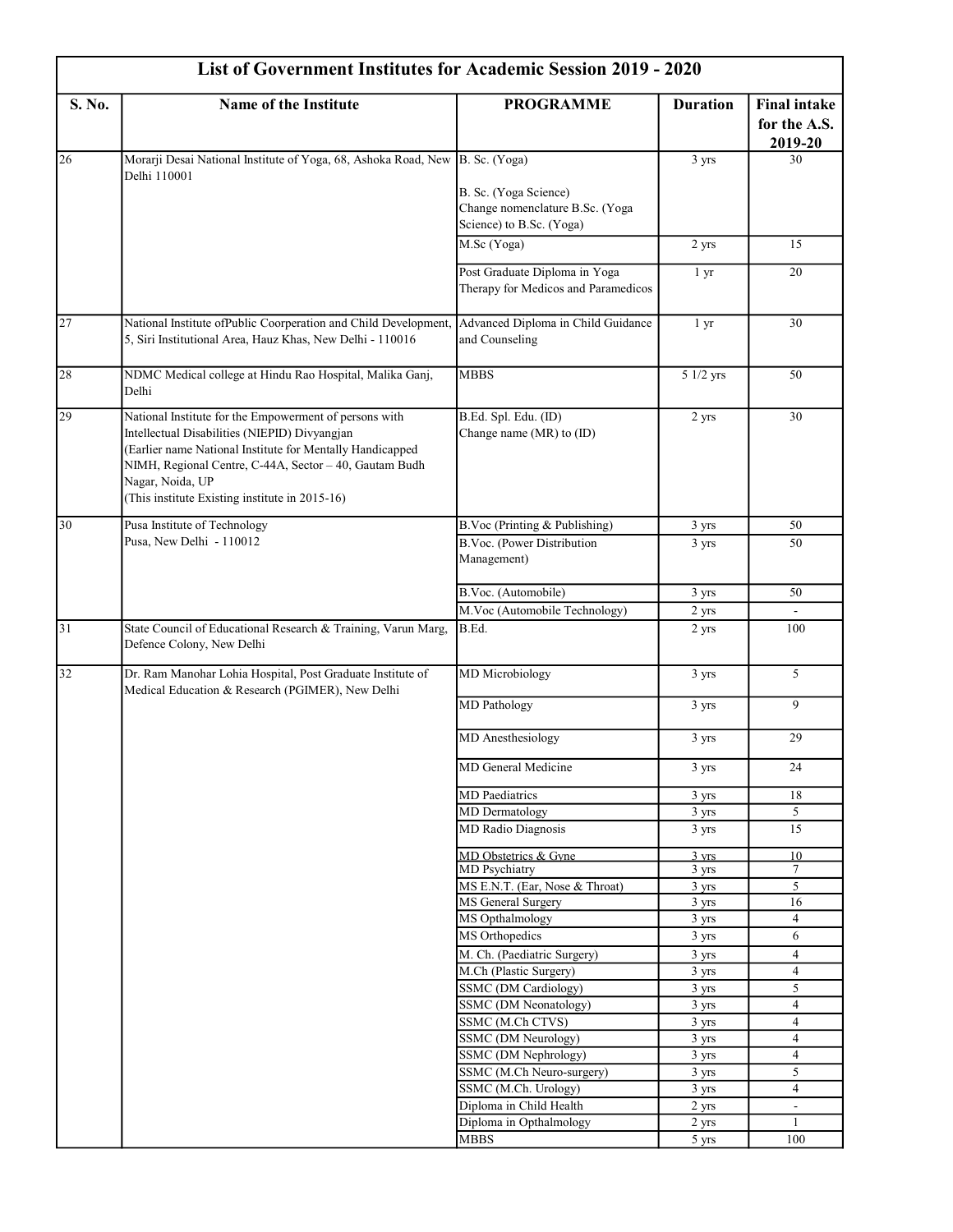| List of Government Institutes for Academic Session 2019 - 2020 |                                                                                                                                                                      |                                                           |                 |                                                |
|----------------------------------------------------------------|----------------------------------------------------------------------------------------------------------------------------------------------------------------------|-----------------------------------------------------------|-----------------|------------------------------------------------|
| S. No.                                                         | Name of the Institute                                                                                                                                                | <b>PROGRAMME</b>                                          | <b>Duration</b> | <b>Final intake</b><br>for the A.S.<br>2019-20 |
| 33                                                             | ESI - PGIMSR, ESI Hospital, Basaidarpur, New Delhi                                                                                                                   | <b>MD</b> Anesthesiology                                  | 3 yrs           | 6                                              |
|                                                                |                                                                                                                                                                      | MD Obstetrics & Gyne                                      | 3 yrs           | 8                                              |
|                                                                |                                                                                                                                                                      | <b>MD DVL</b>                                             | 3 yrs           | $\mathfrak{Z}$                                 |
|                                                                |                                                                                                                                                                      | MD (Paediatrics)                                          | 3 yrs           | $\overline{4}$                                 |
|                                                                |                                                                                                                                                                      | MD (General Medicine)                                     | 3 yrs           | $\overline{4}$                                 |
|                                                                |                                                                                                                                                                      | MS Orthopedics                                            | 3 yrs           | 8                                              |
|                                                                |                                                                                                                                                                      | MS Opthalmology                                           | 3 yrs           | $\mathbf{1}$                                   |
|                                                                |                                                                                                                                                                      | MS General Surgery                                        | 3 yrs           | $\overline{4}$                                 |
|                                                                |                                                                                                                                                                      | DM (Pulmonary Medicine)                                   | 3 yrs           | $\overline{c}$                                 |
| 34                                                             | Vardhman Mahavir Medical College & Safdarjung Hospital,                                                                                                              | MD General Medicine                                       | 3 yrs           | 24                                             |
|                                                                | New Delhi - 110026                                                                                                                                                   | <b>MD</b> Paediatrics                                     | 3 yrs           | 16                                             |
|                                                                |                                                                                                                                                                      | <b>MD Radio Diagnosis</b>                                 | 3 yrs           | 12                                             |
|                                                                |                                                                                                                                                                      | MD Physical Med. & Rehab.                                 | 3 yrs           | 5                                              |
|                                                                |                                                                                                                                                                      | MD Dermatology                                            | 3 yrs           | 5                                              |
|                                                                |                                                                                                                                                                      | <b>MD</b> Anesthesiology                                  | 3 yrs           | 65                                             |
|                                                                |                                                                                                                                                                      | <b>MD</b> Anatomy<br>MD Biochemistry                      | 3 yrs           | 8<br>4                                         |
|                                                                |                                                                                                                                                                      | MD Community Med                                          | 3 yrs<br>3 yrs  | $\overline{9}$                                 |
|                                                                |                                                                                                                                                                      | MD Microbiology                                           | 3 yrs           | 5                                              |
|                                                                |                                                                                                                                                                      | <b>MD</b> Pathology                                       | 3 yrs           | 10                                             |
|                                                                |                                                                                                                                                                      | <b>MD</b> Pharmocology                                    | 3 yrs           | 3                                              |
|                                                                |                                                                                                                                                                      | <b>MD Physiology</b>                                      | 3 yrs           | $\tau$                                         |
|                                                                |                                                                                                                                                                      | MD Sports Medicine                                        | 3 yrs           | 5                                              |
|                                                                |                                                                                                                                                                      | MD (Radio Therapy)                                        | 3 yrs           | $\overline{4}$                                 |
|                                                                |                                                                                                                                                                      | MD (Psychiatry)                                           | 3 yrs           | 5                                              |
|                                                                |                                                                                                                                                                      | MD (Forensic Medicine)                                    | 3 yrs           | $\overline{4}$                                 |
|                                                                |                                                                                                                                                                      | MS General Surgery                                        | 3 yrs           | 21                                             |
|                                                                |                                                                                                                                                                      | MS Oto-rhino-laryngology (ENT)                            | 3 yrs           | 8                                              |
|                                                                |                                                                                                                                                                      | MS Orthopedics                                            | 3 yrs           | 15                                             |
|                                                                |                                                                                                                                                                      | MS Opthalmology                                           | 3 yrs           | $\tau$                                         |
|                                                                |                                                                                                                                                                      | MS Obstetrics & Gyne                                      | 3 yrs           | 30                                             |
|                                                                |                                                                                                                                                                      | SSMC (M.Ch. Plastic Surgery)                              | 3 yrs           | 10                                             |
|                                                                |                                                                                                                                                                      | SSMC (M. Ch. (CTVS)<br>SSMC (DM Pulmonary & Critical Care | 3 yrs<br>3 yrs  | 3<br>$\overline{4}$                            |
|                                                                |                                                                                                                                                                      | Medicine)                                                 |                 |                                                |
|                                                                |                                                                                                                                                                      | SSMC (M.Ch Urology)<br>SSMC (M.Ch Neuro-surgery)          | 3 yrs           | 4<br>3                                         |
|                                                                |                                                                                                                                                                      | SSMC (M.Ch Peadiatric Surgery)                            | 3 yrs<br>3 yrs  | $\overline{4}$                                 |
|                                                                |                                                                                                                                                                      | DM(Cardiology)                                            | 3 yrs           | $\overline{c}$                                 |
|                                                                |                                                                                                                                                                      | DM (Neurology)                                            | 3 yrs           | $\overline{c}$                                 |
|                                                                |                                                                                                                                                                      | <b>MBBS</b>                                               | $51/2$ yrs      | 150                                            |
|                                                                |                                                                                                                                                                      | <b>BPO</b>                                                | 41/2yrs         | 16                                             |
|                                                                |                                                                                                                                                                      | <b>B.SC</b> (MLT)                                         | 3 yrs           | 25                                             |
| 35                                                             | School of Nursing Hindu Rao Hospital, North Delhi Municipal<br>Corporation, Hindu Rao Hospital, Near Malka Ganj, Delhi<br>110007<br>(New Institute)                  | B.Sc.(Hons.) Nursing                                      | 4 yrs           | 20                                             |
| 36                                                             | College of Nursing Kasturba Hospital, North Delhi Municipal<br>Corporation, College of Nursing, Kasturba Hospital, Daryaganj,<br>New Delhi 110002<br>(New Institute) | B.Sc.(Hons.) Nursing                                      | 4 yrs           | 20                                             |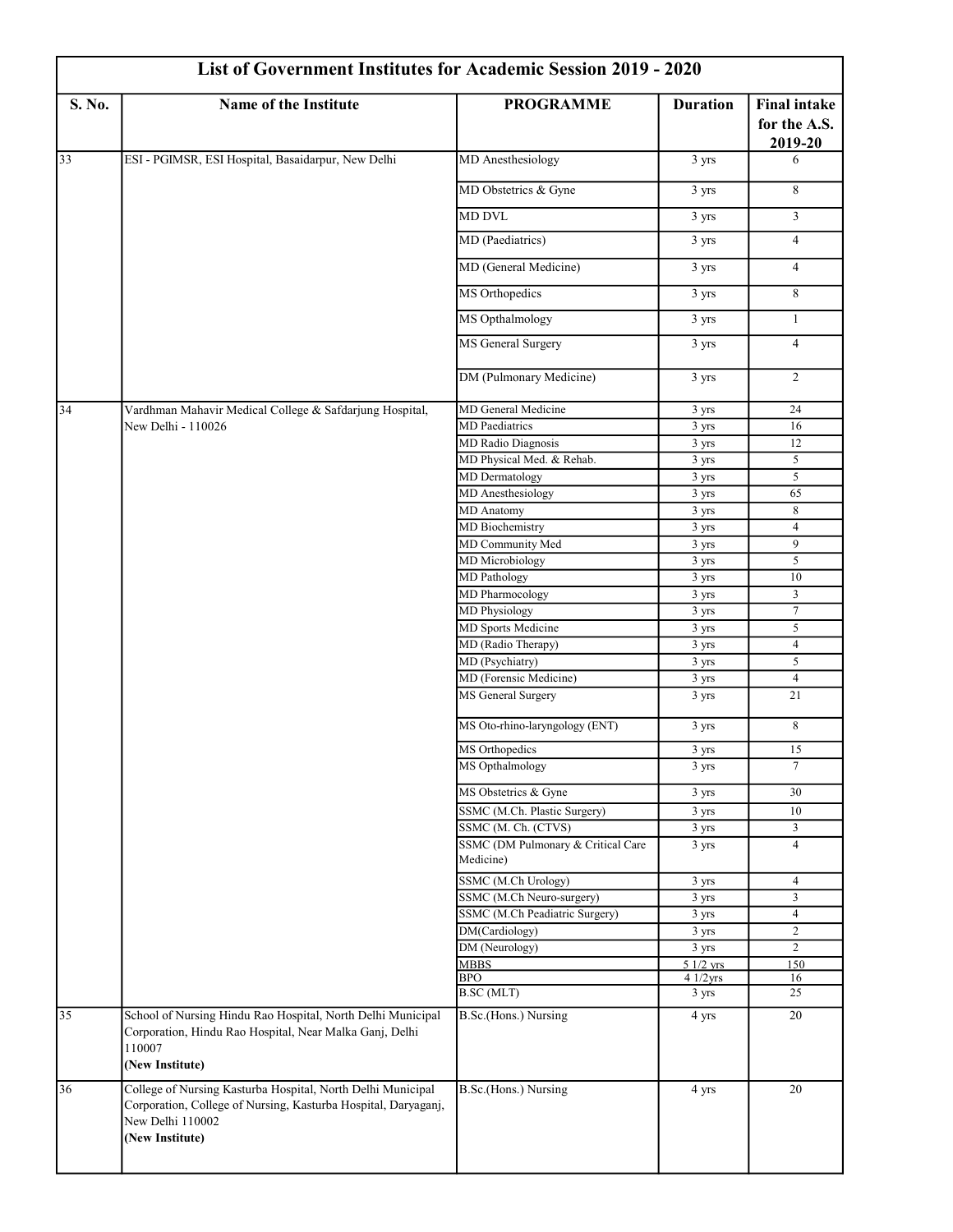|                | List of Self Financing Institute for Academic Session 2019 - 2020                                                                                                |                                                            |                 |                                                  |
|----------------|------------------------------------------------------------------------------------------------------------------------------------------------------------------|------------------------------------------------------------|-----------------|--------------------------------------------------|
| S.<br>No.      | <b>Name of the Institute</b>                                                                                                                                     | <b>PROGRAMME</b>                                           | <b>Duration</b> | <b>Final Intake</b><br>for the A.S.<br>2019-2020 |
| $\mathbf{1}$   | Army Institute of Management & Technology, Plot No. M-1,                                                                                                         | <b>MBA</b>                                                 | 2 yrs           | 120                                              |
|                | Block No. P-5, Sector - Pocket-5, Greater Noida - 201306                                                                                                         | <b>BBA</b>                                                 | 3 yrs           | 60                                               |
| $\overline{c}$ | Army Institute Of Education,<br>Plot No. M-1, Block, No. P-5,<br>Greater Noida - 201306                                                                          | B.Ed                                                       | 2 yrs           | 100                                              |
|                |                                                                                                                                                                  | <b>B.Ed (Spl. Education)</b><br>(Learning Disability)      | $2 \text{ yrs}$ | 30                                               |
| $\overline{3}$ | Army College of Medical Science, Near Base Hospital, Delhi<br>Cantt, New Delhi                                                                                   | <b>MBBS</b>                                                | $5\frac{1}{2}$  | 100                                              |
| $\overline{4}$ | Ashtavakra Institute of Rehabilitation Sciences and Research,<br>Institutional Area, Sector-14, Madhuban Chowk, Rohini, Delhi Change name (MR) to (ID)<br>110085 | B.Ed. Spl. Edu. (ID)                                       | 2 yrs           | 30                                               |
|                |                                                                                                                                                                  | B.Ed. Spl. Edu. (HI)                                       | 2 yrs           | 30                                               |
|                |                                                                                                                                                                  | <b>BASLP</b>                                               | 4 yrs           | $\sim$                                           |
|                |                                                                                                                                                                  | B.Ed. Spl. Edu. (ASD)                                      | 2 yrs           | 30                                               |
|                |                                                                                                                                                                  | B.Ed. Spl. Edu. (LD)                                       | 2 yrs           | $\overline{\phantom{a}}$                         |
|                |                                                                                                                                                                  | B.Ed. Spl. Edu. (VI)                                       | 2 yrs           |                                                  |
| 5              | Action for Autism National Centre for Autism India<br>The National Centre for Autism India, Pocket 7 & 8,<br>Jasola Vihar, New Delhi 110025                      | <b>B.Ed</b> (Spl. Education)<br>(Autism Spectrum Disorder) | 2 Yrs           | 30                                               |
| 6              | Accman Business School,<br>46 A/2, Knowledge Park III, Greater Noida, UP 201308                                                                                  | <b>MBA</b>                                                 | 2 yrs           | 120                                              |
| $\overline{7}$ | Banarsidas Chandiwala Institute of Hotel Management &<br>Catering Technology, Chandiwala Estate, Maa Anandmai<br>Ashram Marg, Kalkaji, New Delhi - 19            | <b>BHMCT</b>                                               | 4 yrs           | 120                                              |
| $\bf 8$        | Banarsidas Chandiwala Institute of Information Technology,                                                                                                       | <b>MCA</b>                                                 | 3 yrs           | 60                                               |
|                | Chandiwala Estate, Maa Anandmai Ashram Marg, Kalkaji,<br>New Delhi - 19                                                                                          |                                                            |                 |                                                  |
| 9              | Banarsidas Chandiwala Institute of Physiotherapy,<br>Chandiwala Estate, Maa Anandmai Ashram Marg, Kalkaji,<br>New Delhi - 19                                     | <b>BPT</b>                                                 | 41/2 yrs.       | 60                                               |
| 10             | Banarsidas Chandiwala Institute of Professional Studies, Sector MBA                                                                                              |                                                            | 2 yrs           | 120                                              |
|                | - 11, (Opposite Metro Station) Dwarka, New Delhi - 110075                                                                                                        | BBA                                                        | 3 yrs           | 60                                               |
|                |                                                                                                                                                                  | BBA (2nd Shift)                                            | 3 yrs           | 60                                               |
| 11             | Bhagwan Parshuram Institute of Technology, P.S.P. - 4, Sector B.Tech (ECE)                                                                                       |                                                            | 4 yrs           | 120                                              |
|                | - 17, Rohini,                                                                                                                                                    | B.Tech (CSE)                                               | 4 yrs           | 120                                              |
|                | Delhi - 110085                                                                                                                                                   | B.Tech (IT)                                                | 4 yrs           | 60                                               |
|                |                                                                                                                                                                  | B.Tech (EEE)                                               | 4 yrs           | 60                                               |
|                |                                                                                                                                                                  | <b>BBA</b>                                                 | 3 yrs           | 60                                               |
|                |                                                                                                                                                                  | MBA                                                        | 2 yrs           | 60                                               |
|                |                                                                                                                                                                  |                                                            |                 |                                                  |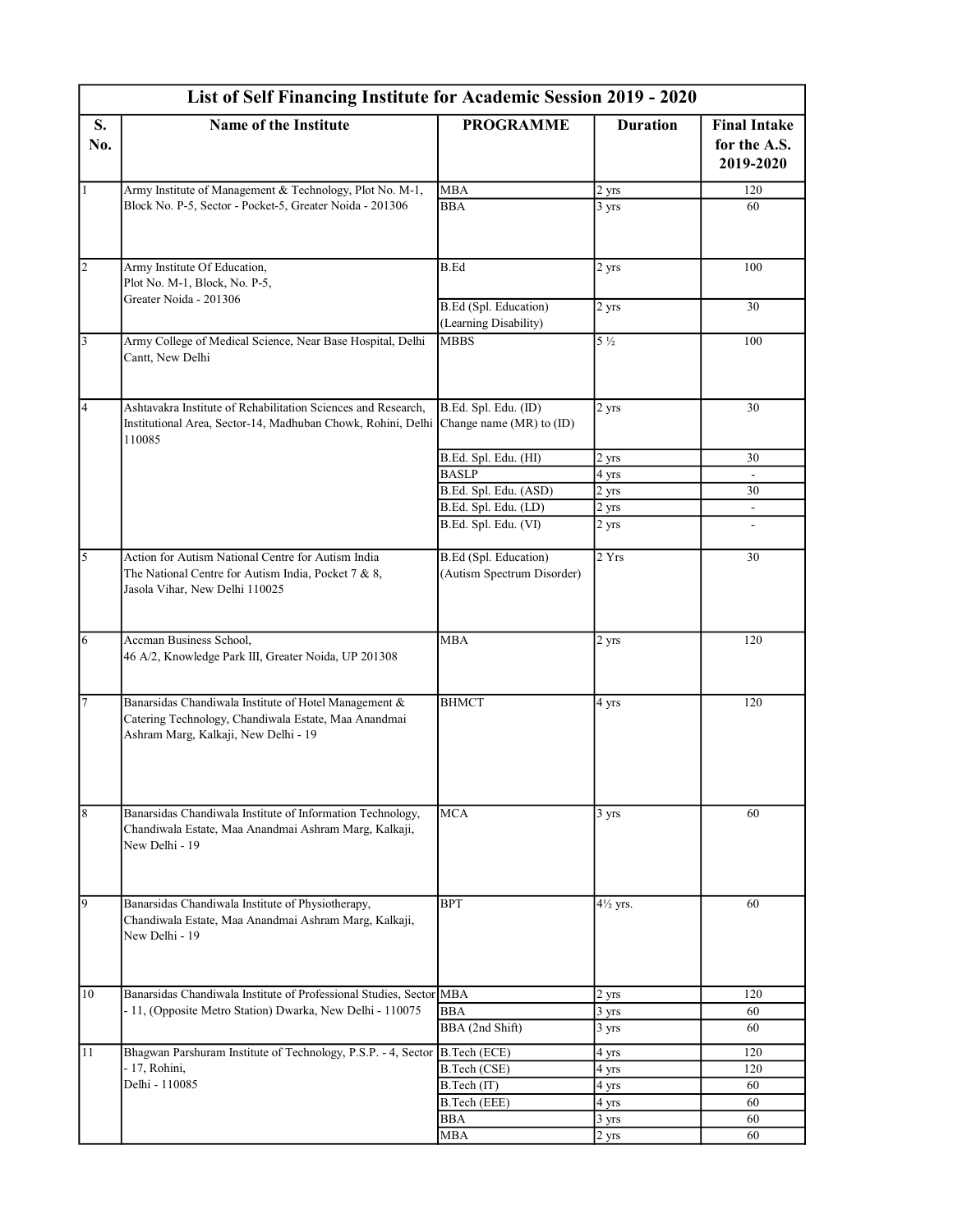|           | List of Self Financing Institute for Academic Session 2019 - 2020                                                                       |                             |                    |                                                  |  |
|-----------|-----------------------------------------------------------------------------------------------------------------------------------------|-----------------------------|--------------------|--------------------------------------------------|--|
| S.<br>No. | <b>Name of the Institute</b>                                                                                                            | <b>PROGRAMME</b>            | <b>Duration</b>    | <b>Final Intake</b><br>for the A.S.<br>2019-2020 |  |
| 12        | Bharati Vidyapeeth's College of Engineering, A - 4, Paschim                                                                             | B.Tech (CSE)                | 4 yrs              | 60                                               |  |
|           | Vihar, New Delhi - 110063                                                                                                               | B.Tech (ECE)                | 4 yrs              | 120                                              |  |
|           |                                                                                                                                         | B.Tech (IT)                 | 4 yrs              | 60                                               |  |
|           |                                                                                                                                         | B.Tech (ICE)                | 4 yrs              | 60                                               |  |
|           |                                                                                                                                         | B.Tech (EEE)                | 4 yrs              | 60                                               |  |
|           |                                                                                                                                         | B.Tech (ECE) 2nd Shift      | 4 yrs              | 60                                               |  |
|           |                                                                                                                                         | B.Tech (CSE) 2nd Shift      | 4 yrs              | 60                                               |  |
|           |                                                                                                                                         | B.Tech (IT) 2nd Shift       | 4 yrs              | 60                                               |  |
| 13        | Bharati Vidyapeeth Institute of Computer Applications &<br>Management, A4, Paschim Vihar, New Delhi - 110063                            | <b>MCA</b>                  | $3 \text{ yrs}$    | 60                                               |  |
|           |                                                                                                                                         | MCA (2nd Shift)             | 3 yrs              | 60                                               |  |
| 14        | Bhagwan Mahaveer School of Architecture, Jagdishpur, Near<br>O.P. Jindal University, Sonepat, Haryana (Minority Institute)              | <b>B.Arch</b>               | 5 Yrs              | 80                                               |  |
| 15        | BM Institute of Engineering & Technology,<br>Behind Fazilpur Power Station Sonepat, Bahalgarh Road,<br>Village Raipur, Sonepat, Haryana | B.Tech (CE)                 | 4 Yrs              | 60                                               |  |
|           |                                                                                                                                         | B.Tech (CSE)                | 4 Yrs              | 180                                              |  |
|           |                                                                                                                                         | B.Tech (ECE)                | 4 Yrs              | 90                                               |  |
|           |                                                                                                                                         | B.Tech (EEE)                | 4 Yrs              | 15                                               |  |
|           |                                                                                                                                         | B.Tech (ME)                 | 4 Yrs              | 60                                               |  |
|           |                                                                                                                                         | <b>BBA</b>                  | 3 Yrs              | 60                                               |  |
|           |                                                                                                                                         | <b>MBA</b>                  | 2Yrs               | 30                                               |  |
| 16        | Bhagwan Mahaveer College of Engineering & Management,<br>Jatheri Road, Barota Chowki, Jagdishpur, Sonepat                               | B.Tech (CE)                 | 4 yrs              | $\overline{\phantom{a}}$                         |  |
|           | (Minority Institute)                                                                                                                    | B.Tech (CSE)                | 4 yrs              | 120                                              |  |
|           |                                                                                                                                         | B.Tech (ECE)                | 4 yrs              |                                                  |  |
|           |                                                                                                                                         | <b>B.Tech (EEE)</b>         | 4 yrs              | 60                                               |  |
|           |                                                                                                                                         | B.Tech (IT)                 | 4 yrs              |                                                  |  |
| 17        | Chanderprabhu Jain College Of Higher Studies & School of<br>Law, Plot No. OCF, Sector - A - 8, Narela, Delhi                            | <b>BBA</b>                  | 3 yrs              | 75                                               |  |
|           |                                                                                                                                         | BBA (2nd Shift)             | 3 yrs              | 75                                               |  |
|           |                                                                                                                                         | <b>BCA</b>                  | 3 yrs              | 30                                               |  |
|           |                                                                                                                                         | BCA (2nd Shift)             | $\overline{3}$ yrs | 30                                               |  |
|           |                                                                                                                                         | <b>BBA</b> (CAM)            | $3 \text{ yrs}$    | 30                                               |  |
|           |                                                                                                                                         | BBA (CAM) (2nd Shift)       | 3 yrs              | 30                                               |  |
|           |                                                                                                                                         | <b>BA LLB</b> (Integrated)  | 5 yrs              | 180                                              |  |
|           |                                                                                                                                         | <b>BBA LLB</b> (Integrated) | 5 yrs              | 120                                              |  |
|           |                                                                                                                                         | B.Com. (Hons.)              | $3 \text{ yrs}$    | 30                                               |  |
|           |                                                                                                                                         | B.Com. (Hons.) (2nd Shift)  | 3 yrs              | 30                                               |  |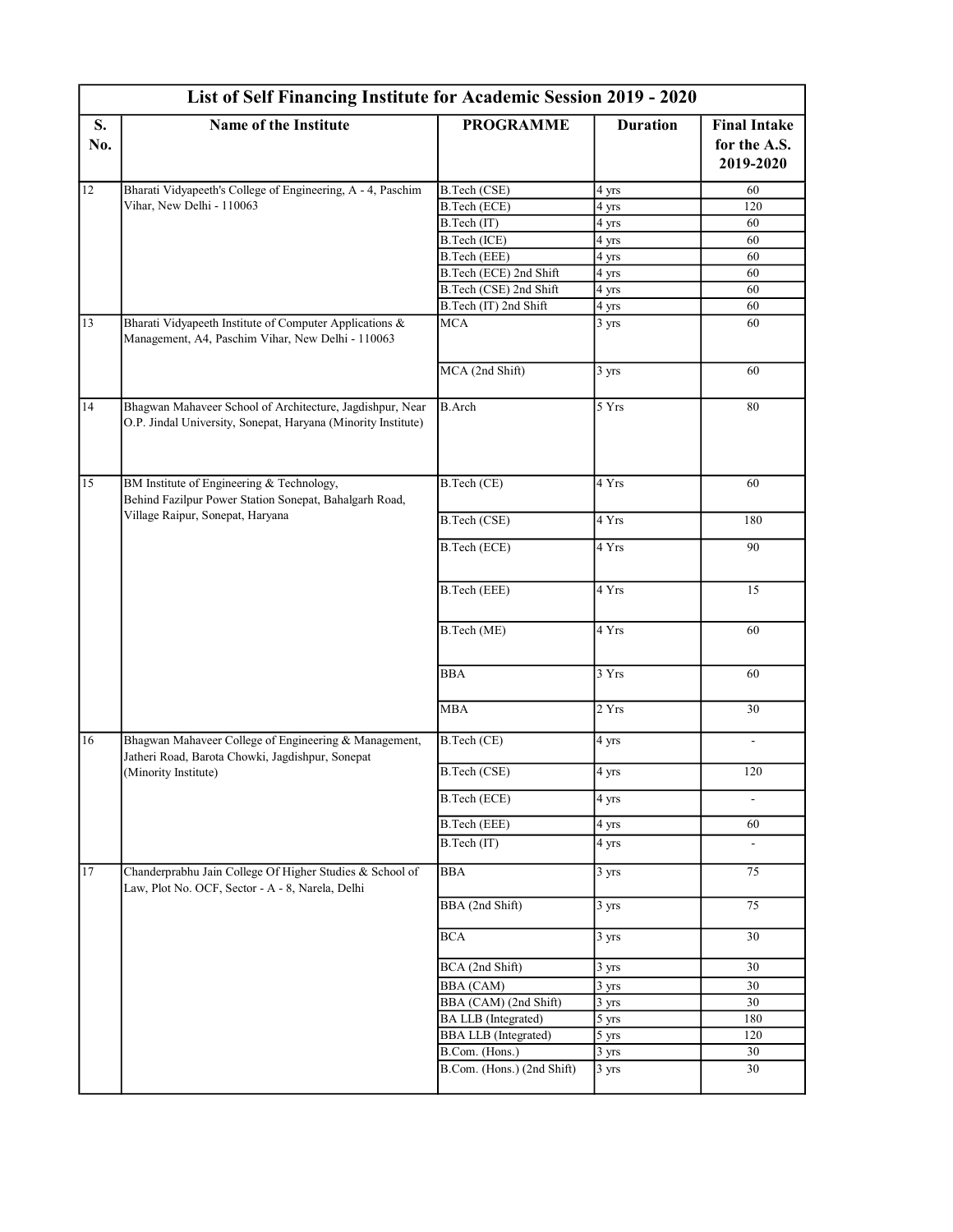|                 | List of Self Financing Institute for Academic Session 2019 - 2020                                                                                            |                                      |                    |                                                  |  |
|-----------------|--------------------------------------------------------------------------------------------------------------------------------------------------------------|--------------------------------------|--------------------|--------------------------------------------------|--|
| S.<br>No.       | <b>Name of the Institute</b>                                                                                                                                 | <b>PROGRAMME</b>                     | <b>Duration</b>    | <b>Final Intake</b><br>for the A.S.<br>2019-2020 |  |
| $18\,$          | COMM-IT, Career Academy<br>(Minority Educational Institution)<br>FC-31, DDA's Institutional Area<br>(Near Pushpawati Singhania Hospital) Press Enclave Road, | BCA                                  | 3 yrs              | 60                                               |  |
|                 | Sheikh Sarai, Ph-II, New Delhi -17                                                                                                                           | BCA (2nd Shift)                      | 3 yrs              | 30                                               |  |
| 19              | Dr. Akhilesh Das Gupta Institute of Technology &                                                                                                             | B.Tech (CSE)                         | 4 yrs              | 120                                              |  |
|                 | Management, FC-26, Shastri Park, New Delhi 110053.                                                                                                           | B.Tech (ECE)                         | 4 yrs              | 120                                              |  |
|                 |                                                                                                                                                              | B.Tech (MAE)                         | 4 yrs              | 120                                              |  |
|                 | (Earlier name is Northern India Engineering College, FC-26,                                                                                                  | B.Tech (IT)                          | 4 yrs              | 120                                              |  |
|                 | Shastri Park, Delhi - 110053)                                                                                                                                | B.Tech (EEE)                         | 4 yrs              | 120                                              |  |
|                 |                                                                                                                                                              | B.Tech (ECE)<br>(2nd Shift)          | 4 yrs              | 120                                              |  |
|                 |                                                                                                                                                              | B.Tech (MAE)<br>(2nd Shift)          | 4 yrs              | 60                                               |  |
|                 |                                                                                                                                                              | B.Tech (Civil Engg.)                 | 4 yrs              | 120                                              |  |
|                 |                                                                                                                                                              | B.Tech (EEE)<br>(2nd Shift)          | 4 yrs              | 60                                               |  |
|                 |                                                                                                                                                              | B.Tech (CSE) (2nd Shift)             | 4 yrs              | 60                                               |  |
|                 |                                                                                                                                                              | B.Tech (IT) 2nd Shift                | 4 yrs              | 60                                               |  |
|                 |                                                                                                                                                              | B.Tech (ME)                          | 4 yrs              | 60                                               |  |
|                 |                                                                                                                                                              | MBA                                  | 2 yrs              | 120                                              |  |
|                 |                                                                                                                                                              | $\overline{B}BA$                     | 3 yrs              | 120                                              |  |
| $20\,$          | Delhi School of Professional Studies and Research, 9,<br>Institutional Area, Sector-25,<br>Rohini, Phase-III, Delhi                                          | <b>BBA</b>                           | 3 yrs              | 140                                              |  |
|                 |                                                                                                                                                              | BBA (Second Shift)<br>B.Com. (Hons.) | 3 yrs<br>3 yrs     | 110<br>70                                        |  |
|                 |                                                                                                                                                              | B.Com.(Hons.)(2nd Shift)             | 3 yrs              | 60                                               |  |
| 21              | Delhi Institute Of Advanced Studies, Plot No.6, Sector-25,                                                                                                   | <b>BBA</b>                           | 3 yrs              | 60                                               |  |
|                 | Rohini, Delhi - 110085                                                                                                                                       | <b>MBA</b>                           | 2 yrs              | 180                                              |  |
|                 |                                                                                                                                                              | B.Com (Hons.)                        | 3 yrs              | 60                                               |  |
|                 |                                                                                                                                                              | MBA (Financial Management) 2 Yrs     |                    | 60                                               |  |
| $\overline{22}$ | Delhi Institute of Rural Development,<br>Holambi Khurd, Delhi - 110082                                                                                       | <b>BA LLB</b> (Integrated)           | 5 yrs              | 120                                              |  |
|                 |                                                                                                                                                              | <b>BBA LLB</b> (Integrated)          | 5 yrs              | 60                                               |  |
|                 |                                                                                                                                                              | <b>BBA</b>                           | $3 \text{ yrs}$    | 45                                               |  |
| 23              | Delhi Institute Of Rural Development, (Sister Branch of<br>DIRD), G. T. Karnal Road, Village Nangli Puna, Delhi-                                             | <b>BBA</b><br>BBA(B&I)               | 3 yrs<br>3 yrs     | 90<br>60                                         |  |
|                 | 110036.                                                                                                                                                      | BBA (2nd shift)                      | 3 yrs              | 60                                               |  |
|                 |                                                                                                                                                              | B.Com. (Hons.)                       | 3 yrs              | 60                                               |  |
|                 |                                                                                                                                                              | <b>B.Ed</b>                          | 2 yrs              | 100                                              |  |
|                 |                                                                                                                                                              | B.A. (Hons.) (Economics)             | $\overline{3}$ yrs | 30                                               |  |
| 24              | Delhi Metropolitan Education (Sunshine Education &                                                                                                           | <b>BBA</b>                           | 3 yrs              | 120                                              |  |
|                 | Development Society) B-12, Sector-62, Noida (U.P.)                                                                                                           | BBA (2nd Shift)                      | $\overline{3}$ yrs | 60                                               |  |
|                 |                                                                                                                                                              | $\operatorname{BJMC}$                | 3 yrs              | 120                                              |  |
|                 |                                                                                                                                                              | BJMC (2nd Shift)                     | 3 yrs              | 60                                               |  |
|                 |                                                                                                                                                              | <b>BA LLB</b> (Integrated)           | 5 yrs              | 180                                              |  |
|                 |                                                                                                                                                              | <b>BBA LLB</b> (Integrated)          | 5 yrs              | 120                                              |  |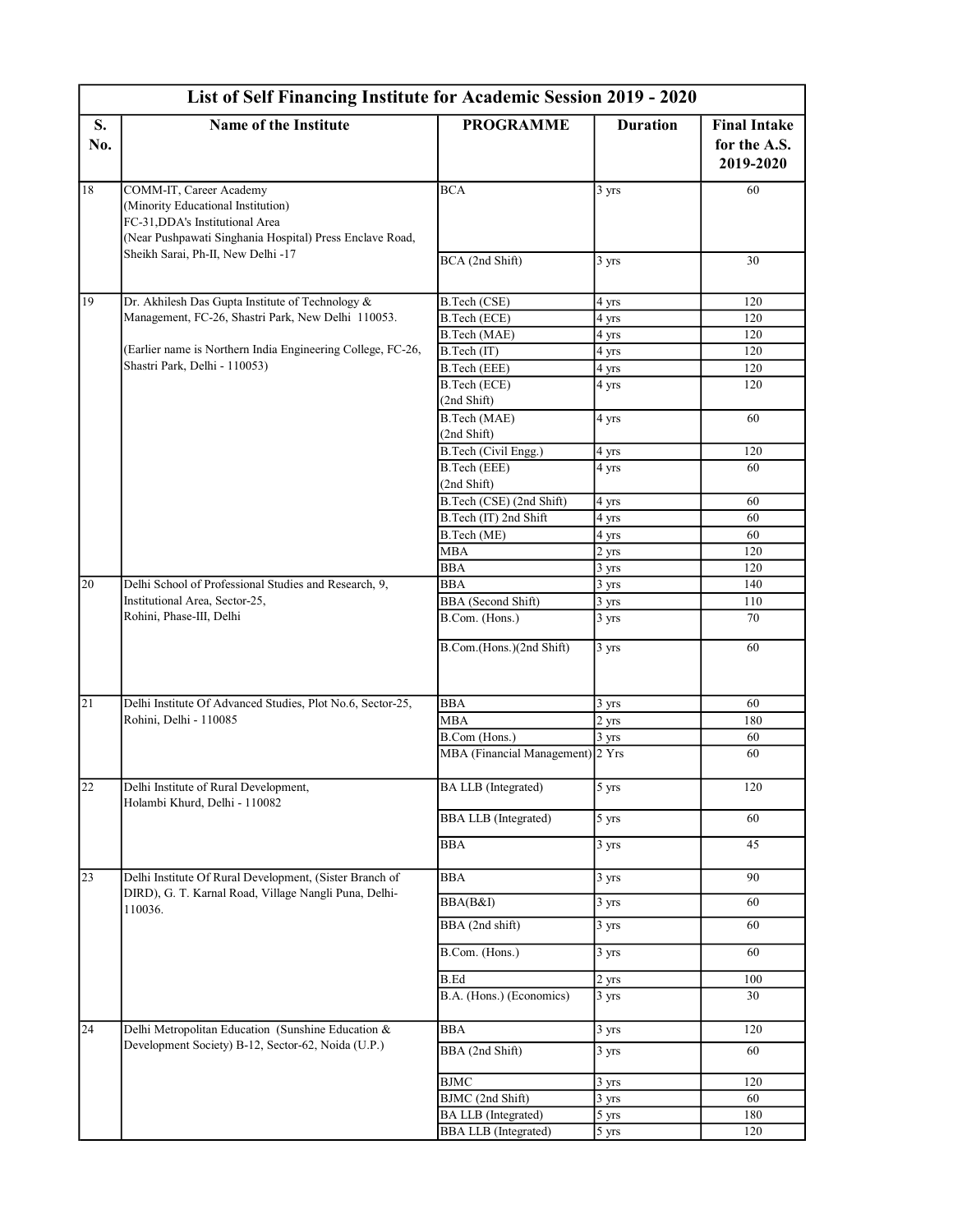|                 | List of Self Financing Institute for Academic Session 2019 - 2020                                                     |                             |                                            |                                     |  |
|-----------------|-----------------------------------------------------------------------------------------------------------------------|-----------------------------|--------------------------------------------|-------------------------------------|--|
| S.<br>No.       | Name of the Institute                                                                                                 | <b>PROGRAMME</b>            | <b>Duration</b>                            | <b>Final Intake</b><br>for the A.S. |  |
|                 |                                                                                                                       |                             |                                            | 2019-2020                           |  |
| 25              | Delhi Technical Campus, 28/1, Knowledge Park - III, Greater                                                           | B.Tech. (ECE)               | 4 yrs                                      | 60                                  |  |
|                 | <b>NOIDA, UP 201306</b>                                                                                               | B.Tech. (MAE)               | 4 yrs                                      | 60                                  |  |
|                 |                                                                                                                       | B.Tech. (CE)                | 4 yrs                                      | 60                                  |  |
|                 |                                                                                                                       | B.Tech. (CSE)               | 4 yrs                                      | 120                                 |  |
|                 |                                                                                                                       | <b>B.Arch</b>               | 5 yrs                                      | 80                                  |  |
|                 |                                                                                                                       | <b>MBA</b>                  | 2 <sub>yrs</sub>                           | 60                                  |  |
|                 |                                                                                                                       | <b>BCA</b>                  | 3 yrs                                      | 60                                  |  |
|                 |                                                                                                                       | <b>BHMCT</b>                | 4 yrs                                      | 120                                 |  |
| 26              | Delhi Teachers Training College,<br>340, Deen Pur, Bijwasan Road, Nazafgarh, New Delhi.                               | B.Ed                        | 2 yrs                                      | 100                                 |  |
| $\overline{27}$ | Delhi Institute of Technology & Management,                                                                           | B.Tech (CE)                 | 4 Yrs                                      | 90                                  |  |
|                 | NH-1, Village Barot, Tehsil Gannaur, Sonepat, Haryana                                                                 | B.Tech (CSE)                | 4 Yrs                                      | 120                                 |  |
|                 | (Minority Institute)                                                                                                  | B.Tech (ECE)                | 4 Yrs                                      | 90                                  |  |
|                 |                                                                                                                       | B.Tech (ME)                 | 4 Yrs                                      | 90                                  |  |
| 28              | Fairfield Institute of Management & Technology, Plot No.                                                              | <b>BBA</b>                  | 3 yrs                                      | 120                                 |  |
|                 | 1037/1, Kapashera, New Delhi - 110037                                                                                 | BBA (2nd Shift)             | 3 yrs                                      | 120                                 |  |
|                 |                                                                                                                       | <b>BCA</b>                  | $\overline{3}$ yrs                         | 60                                  |  |
|                 |                                                                                                                       | BCA (2nd Shift)             | 3 yrs                                      |                                     |  |
|                 |                                                                                                                       | <b>BJMC</b>                 | 3 yrs                                      | 60                                  |  |
|                 |                                                                                                                       | BJMC (2nd Shift)            | 3 yrs                                      | 60                                  |  |
|                 |                                                                                                                       | B.Ed.                       | 2 yrs                                      | 100                                 |  |
|                 |                                                                                                                       | B.Com. (Hons.)              | 3 yrs                                      | 60                                  |  |
|                 |                                                                                                                       | B.Com. (Hons.) (2nd Shift)  | 3 yrs                                      | 60                                  |  |
|                 |                                                                                                                       | <b>BA LLB</b> (Integrated)  | $5 \text{ yrs}$                            | 240                                 |  |
|                 |                                                                                                                       | <b>BBA LLB</b> (Integrated) | 5 yrs                                      | 240                                 |  |
|                 |                                                                                                                       | B.A. (Hons.) (Economics)    | 3 yrs                                      | 60                                  |  |
|                 |                                                                                                                       | <b>BA English (Honours)</b> | 3 yrs                                      | 30                                  |  |
| 29              | Gitarattan Institute Of Advanced Studies & Training, D-Block, B.Ed<br>Sector-7, Rohini, Delhi - 110085                |                             | 2 yrs                                      | 100                                 |  |
| 30              | Gitarattan International Business School, Rohini Educational                                                          | <b>MBA</b>                  |                                            | 180                                 |  |
|                 | Society at PSP, Complex-II, Madhuban Chowk, Delhi                                                                     | <b>MBA</b>                  |                                            | 120                                 |  |
|                 |                                                                                                                       | (Second Shift)              |                                            |                                     |  |
|                 |                                                                                                                       | $MBA$ (IB)                  | 2 yrs                                      | 60                                  |  |
|                 |                                                                                                                       | <b>BBA LLB</b> (Integrated) | 5 yrs                                      | 60                                  |  |
|                 |                                                                                                                       | <b>BA LLB</b> (Integrated)  | 2 yrs<br>2 yrs<br>$5 \text{ yrs}$<br>3 yrs | 60                                  |  |
|                 |                                                                                                                       | <b>BBA</b>                  |                                            | 180                                 |  |
|                 |                                                                                                                       | BBA (2nd Shift)             | 3 yrs                                      | 180                                 |  |
| $\overline{31}$ | Guru Nanak College of Education, (Minority Educational<br>Institutions) Road No. 75, Punjabi Bagh, New Delhi - 110026 | <b>B.Ed</b>                 | 2 yrs                                      | 100                                 |  |
| 32              | Guru Nanak Institute of Management, Road No.75, Punjabi                                                               | <b>MCA</b>                  | 3 yrs                                      | 60                                  |  |
|                 | Bagh (West) New Delhi - 110026<br>(Minority Institution)                                                              | B.Com (Hons.)               | 3 yrs                                      | 60                                  |  |
| 33              | Guru Ram Dass College Of Education, West Jyoti Nagar,<br>Shahdara, Delhi                                              | B.Ed.                       | 2 yrs                                      | 100                                 |  |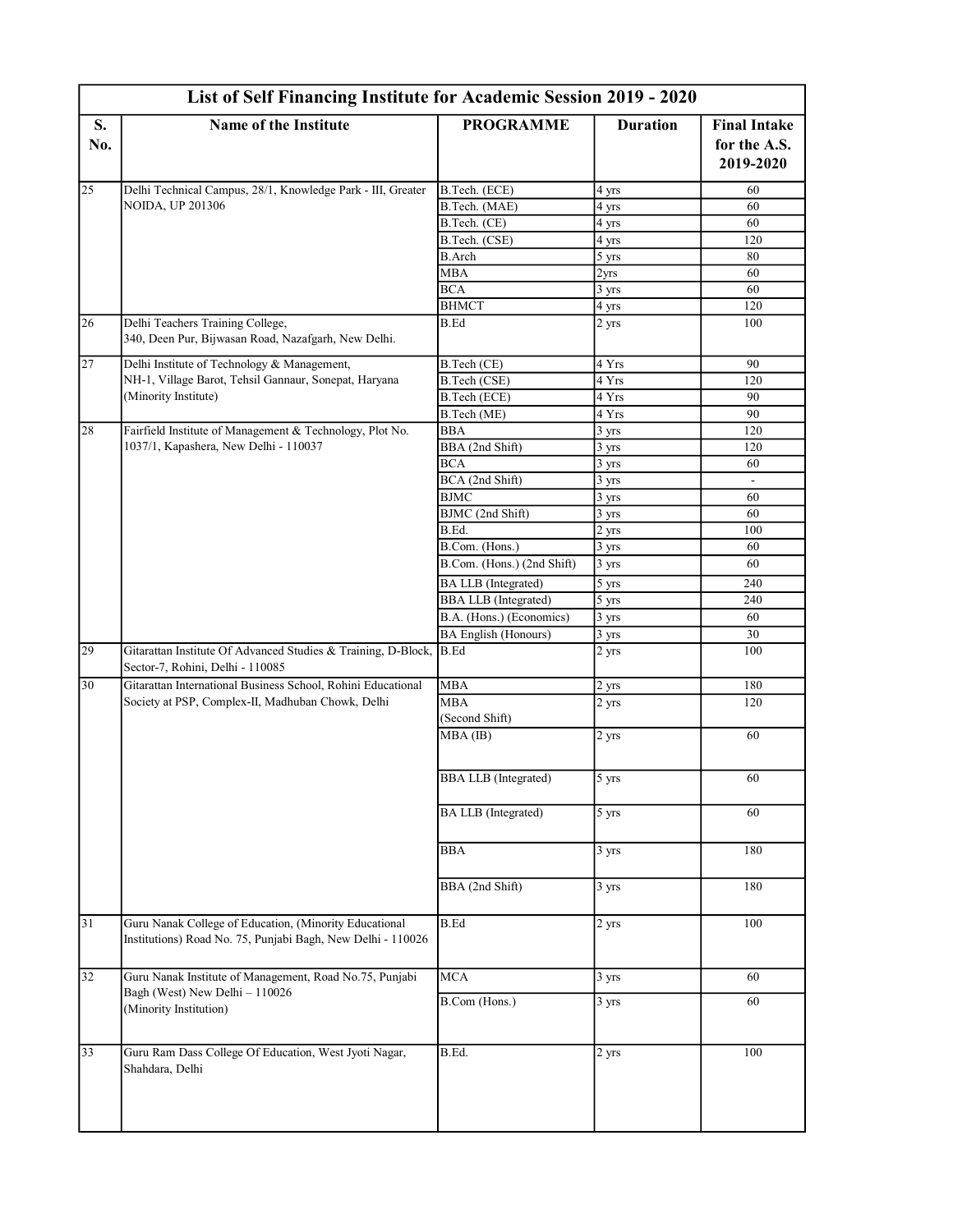|                 | List of Self Financing Institute for Academic Session 2019 - 2020                            |                                               |                                    |                                                  |  |
|-----------------|----------------------------------------------------------------------------------------------|-----------------------------------------------|------------------------------------|--------------------------------------------------|--|
| S.<br>No.       | <b>Name of the Institute</b>                                                                 | <b>PROGRAMME</b>                              | <b>Duration</b>                    | <b>Final Intake</b><br>for the A.S.<br>2019-2020 |  |
| $\overline{34}$ | Guru Tegh Bahadur Institute of Technology, (Minority                                         | B.Tech (IT)                                   | 4 yrs                              | 120                                              |  |
|                 | Educational Institute) G-8 Area, Rajouri Garden, Opp. Swarg<br>Ashram Mandir, Delhi - 110064 | B.Tech (CSE)                                  | 4 yrs                              | 120                                              |  |
|                 |                                                                                              | B.Tech (ECE)                                  | 4 yrs                              | 120                                              |  |
|                 |                                                                                              | B.Tech (EEE)                                  | 4 yrs                              | 60                                               |  |
|                 |                                                                                              | B.Tech (ECE)<br>(Second Shift)                | 4 yrs                              | 60                                               |  |
|                 |                                                                                              | B.Tech (IT)<br>(Second Shift)                 | 4 yrs                              | 60                                               |  |
|                 |                                                                                              | B.Tech (CSE)<br>(Second Shift)                | 4 yrs                              | 60                                               |  |
| $\overline{35}$ | Greater Noida Institute of Technology,                                                       | B.Tech (CSE)                                  | 4 Yrs                              | 60                                               |  |
|                 | Plot No. 6-C, Knowledge Park II, Greater Noida,<br>Distt. Gautam Budh Nagar, UP              | B.Tech (ECE)                                  | 4 Yrs                              | 60                                               |  |
|                 |                                                                                              | B.Tech (IT)                                   | 4 Yrs                              | 60                                               |  |
|                 |                                                                                              | B.Tech (ME)                                   | 4 Yrs                              | 60                                               |  |
| 36              | HMR Institute of Technology & Management, Hameed Pur,<br>Delhi - 110036                      | B.Tech (IT)                                   | 4 yrs                              | 60                                               |  |
|                 |                                                                                              | B.Tech (CSE)                                  | 4 yrs                              | 120                                              |  |
|                 |                                                                                              | B.Tech (ECE)                                  | 4 yrs                              | 120                                              |  |
|                 |                                                                                              | B.Tech (MAE)                                  | 4 yrs                              | 120                                              |  |
|                 |                                                                                              | B.Tech (EEE)                                  | 4 yrs                              | 120                                              |  |
|                 |                                                                                              | B.Tech (CSE)<br>(Second Shift)                | 4 yrs                              | 60                                               |  |
|                 |                                                                                              | B.Tech (EEE)<br>(Second Shift)                | 4 yrs                              | $\overline{\phantom{a}}$                         |  |
|                 |                                                                                              | B.Tech (ECE)<br>(Second Shift)                | 4 yrs                              | 60                                               |  |
|                 |                                                                                              | <b>MBA</b>                                    | 2 yrs                              | $\overline{\phantom{a}}$                         |  |
| 37              | Ideal Institute of Management and Technology, 16-X,                                          | <b>BA LLB</b> (Integrated)                    | 5 yrs                              | 110                                              |  |
|                 | Karkardooma, (Near Telephone Exchange), Delhi - 110092                                       | <b>BBA</b>                                    | $3 \text{ yrs}$                    | 60                                               |  |
|                 |                                                                                              | <b>BBA</b> (Second shift)<br><b>BBA</b> (CAM) | $\frac{3 \text{ yrs}}{2}$<br>3 yrs | 60<br>45                                         |  |
|                 |                                                                                              | <b>BBA(CAM)</b><br>(Second Shift)             | 3 yrs                              | 45                                               |  |
| 38              | ISIC Institute of Rehabilitation Sciences, Sector - C, Vasant<br>Kunj, New Delhi - 110070    | MPT (Neurology)                               | 2 yrs                              | 8                                                |  |
|                 |                                                                                              | MPT (Musculoskeletal)                         | 2 yrs                              | 8                                                |  |
|                 |                                                                                              | MOT (Neurology)                               | 2 yrs                              | 10                                               |  |
|                 |                                                                                              | MPT (Sports)                                  | 2 yrs                              | 9                                                |  |
|                 |                                                                                              | Masters in Prosthetics &<br>Orthotics (MPO)   | 2 yrs                              | 16                                               |  |
|                 |                                                                                              | MPT (Cardiopulmonary)                         | 2 yrs                              | 5                                                |  |
|                 |                                                                                              | BPT                                           | 4 1/2 yrs                          | 50                                               |  |
|                 |                                                                                              | $\overline{BOT}$                              | 4 1/2 yrs                          | 25                                               |  |
|                 |                                                                                              | BPO                                           | $4.6$ yrs                          | 25                                               |  |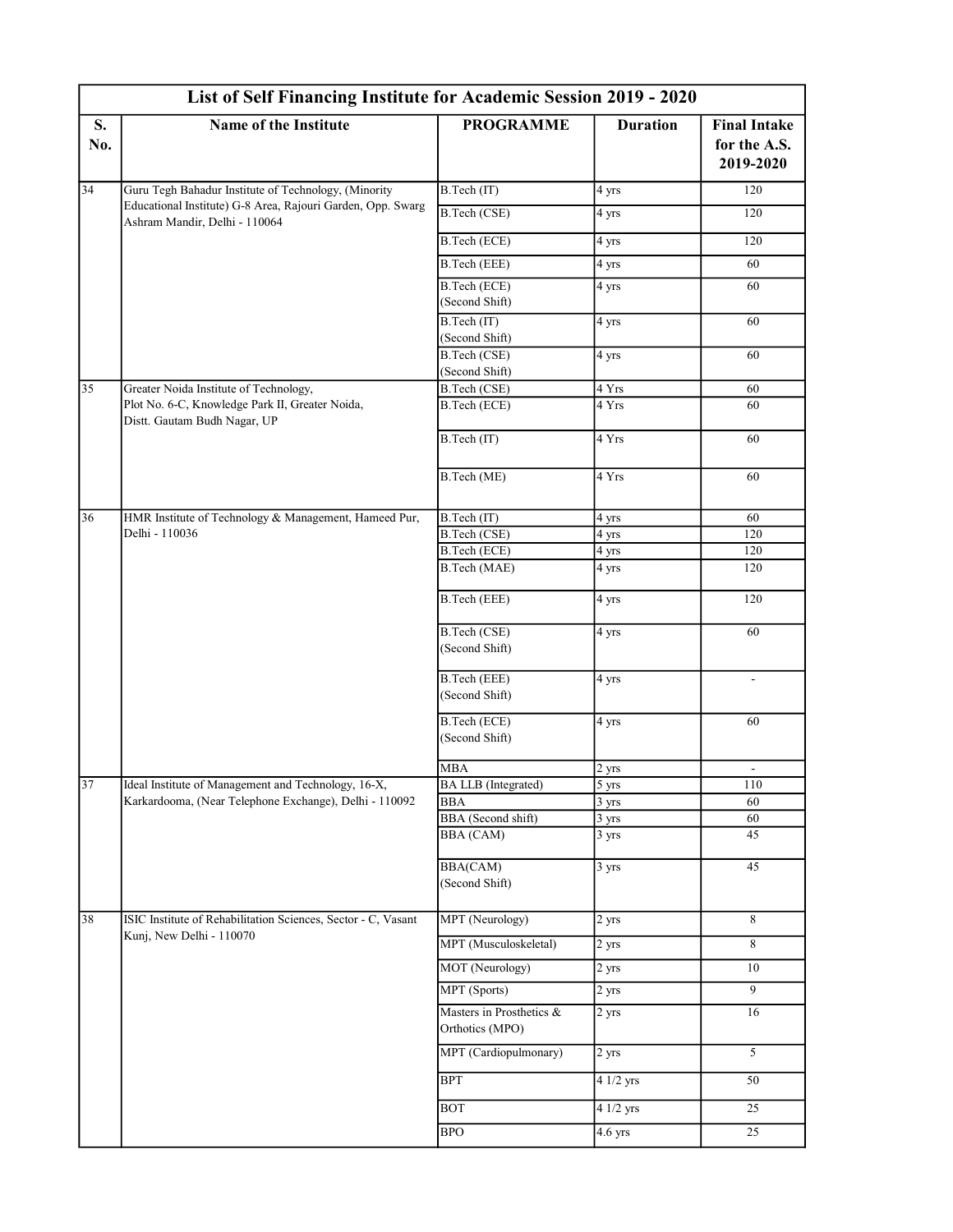|           | List of Self Financing Institute for Academic Session 2019 - 2020                                                                                                                |                             |                   |                                                  |  |
|-----------|----------------------------------------------------------------------------------------------------------------------------------------------------------------------------------|-----------------------------|-------------------|--------------------------------------------------|--|
| S.<br>No. | <b>Name of the Institute</b>                                                                                                                                                     | <b>PROGRAMME</b>            | <b>Duration</b>   | <b>Final Intake</b><br>for the A.S.<br>2019-2020 |  |
|           |                                                                                                                                                                                  |                             |                   |                                                  |  |
| 39        | Indian Red Cross Society<br>1, Red Cross Road, New Delhi                                                                                                                         | <b>PGDDPR</b>               | 1 yr              | 40                                               |  |
| 40        | Institute of Information Technology & Management,                                                                                                                                | <b>MCA</b>                  | 3 yrs             | 60                                               |  |
|           | D -29, Institutional Area, Janak Puri, New Delhi                                                                                                                                 | <b>MBA</b>                  | 2 yrs             | 60                                               |  |
|           |                                                                                                                                                                                  | <b>BCA</b>                  | 3 yrs             | 60                                               |  |
|           |                                                                                                                                                                                  | BCA(Second shift)           | $3 \text{ yrs}$   | 60                                               |  |
|           |                                                                                                                                                                                  | BBA                         | 3 yrs             | 120                                              |  |
|           |                                                                                                                                                                                  | BBA (Second shift)          | 3 yrs             | 120                                              |  |
|           |                                                                                                                                                                                  | B.Com (Hons.)               | 3 yrs             | 60                                               |  |
|           |                                                                                                                                                                                  | B.Com (Hons.) (2nd Shift)   | 3 yrs             | 60                                               |  |
| 41        | Institute of Innovation in Technology and Management, D 27                                                                                                                       | <b>BBA</b>                  | 3 yrs             | 180                                              |  |
|           | & 28, Institutional Area, Janakpuri, New Delhi                                                                                                                                   | BBA (2nd shift)             | 3 yrs             | 180                                              |  |
|           | <b>Institute Of Vocational Studies</b><br>(Minority Educational Institution), FC-31, DDA's Institutional<br>Area, Press Enclave Road, Sheikh Sarai, Ph-II, New Delhi -<br>110017 | <b>BCA</b>                  | 3 yrs             | 120                                              |  |
|           |                                                                                                                                                                                  | BCA (2nd Shift)             | 3 yrs             | 120                                              |  |
|           |                                                                                                                                                                                  | B.Com. (Hons.)              | 3 yrs             | 60                                               |  |
|           |                                                                                                                                                                                  | B.Com. (Hons.) (2nd Shift)  | 3 yrs             | 60                                               |  |
| 42        |                                                                                                                                                                                  | <b>B.Ed</b>                 | 2 yrs             | 100                                              |  |
| 43        | Jagan Institute of Management Studies, 3, Institutional Area,                                                                                                                    | <b>MCA</b>                  | 3 yrs             | 60                                               |  |
|           | Sector 5, Rohini (Near Rajiv Gandhi Cancer Research                                                                                                                              | MCA (2nd Shift)             | 3 yrs             | 60                                               |  |
|           | Institute), Delhi - 110085                                                                                                                                                       | <b>BBA</b>                  | 3 yrs             | 60                                               |  |
|           |                                                                                                                                                                                  | BBA (Second Shift)          | $3 \text{ yrs}$   | 60                                               |  |
|           |                                                                                                                                                                                  | <b>BCA</b>                  | 3 yrs             | 60                                               |  |
|           |                                                                                                                                                                                  | BCA (Second Shift)          | $3 \text{ yrs}$   | 60                                               |  |
| 44        | Jagannath International Management School, OCF, Pocket - 9,                                                                                                                      | <b>BJMC</b>                 | $3 \text{ yrs}$   | 60                                               |  |
|           | Sector B, Vasant Kunj, New Delhi - 110070                                                                                                                                        | <b>BJMC</b> (Second Shift)  | 3 yrs             | 60                                               |  |
|           |                                                                                                                                                                                  | <b>BBA</b>                  | 3 yrs             | 120                                              |  |
|           |                                                                                                                                                                                  | BBA (Second shift)          | 3 yrs             | 120                                              |  |
|           |                                                                                                                                                                                  | <b>BCA</b>                  | 3 yrs             | 60                                               |  |
|           |                                                                                                                                                                                  | BCA (Second shift)          | 3 yrs             | 60                                               |  |
| 45        | Jagannath International Management School                                                                                                                                        | <b>BBA</b>                  | 3 yrs             | 60                                               |  |
|           | MOR Pkt-105 Kalkaji                                                                                                                                                              | BBA (Second shift)          | $\frac{1}{3}$ yrs | 60                                               |  |
|           | (Opp. Kalkaji Police Station),                                                                                                                                                   | B.Com. (Hons)               | $3 \text{ yrs}$   | 60                                               |  |
|           | New Delhi-110 019                                                                                                                                                                | B. Com. (Hons) 2nd Shift    | 3 yrs             | 60                                               |  |
| 46        | JIMS Engineering Management Technical Campus, 48/4,                                                                                                                              | B.Tech. (CE)                | 4 yrs             | 60                                               |  |
|           | Knowledge Park - III, Greater NOIDA                                                                                                                                              | B.Tech. (ME)                | 4 yrs             | 60                                               |  |
|           |                                                                                                                                                                                  | B.Tech. (CSE)               | 4 yrs             | 120                                              |  |
|           |                                                                                                                                                                                  | B.Tech. (EE)                | 4 yrs             |                                                  |  |
|           |                                                                                                                                                                                  | B.Tech. (ECE)               | 4 yrs             | 60                                               |  |
|           |                                                                                                                                                                                  | BA LLB (Integrated)         | 5 yrs             | 120                                              |  |
|           |                                                                                                                                                                                  | <b>BBA LLB</b> (Integrated) | 5 yrs             | 120                                              |  |
|           |                                                                                                                                                                                  | <b>BBA</b>                  | 3 yrs             | 120                                              |  |
|           |                                                                                                                                                                                  | BBA (2nd Shift)             | 3 yrs             | 60                                               |  |
|           |                                                                                                                                                                                  | B.Ed                        | 2 yrs             | 100                                              |  |
|           |                                                                                                                                                                                  | <b>BCA</b>                  | 3 yrs             | 60                                               |  |
|           |                                                                                                                                                                                  | B.Com (Hons.)               | 3 yrs             | 60                                               |  |
|           |                                                                                                                                                                                  | <b>BJMC</b>                 | $3 \text{ yrs}$   | 120                                              |  |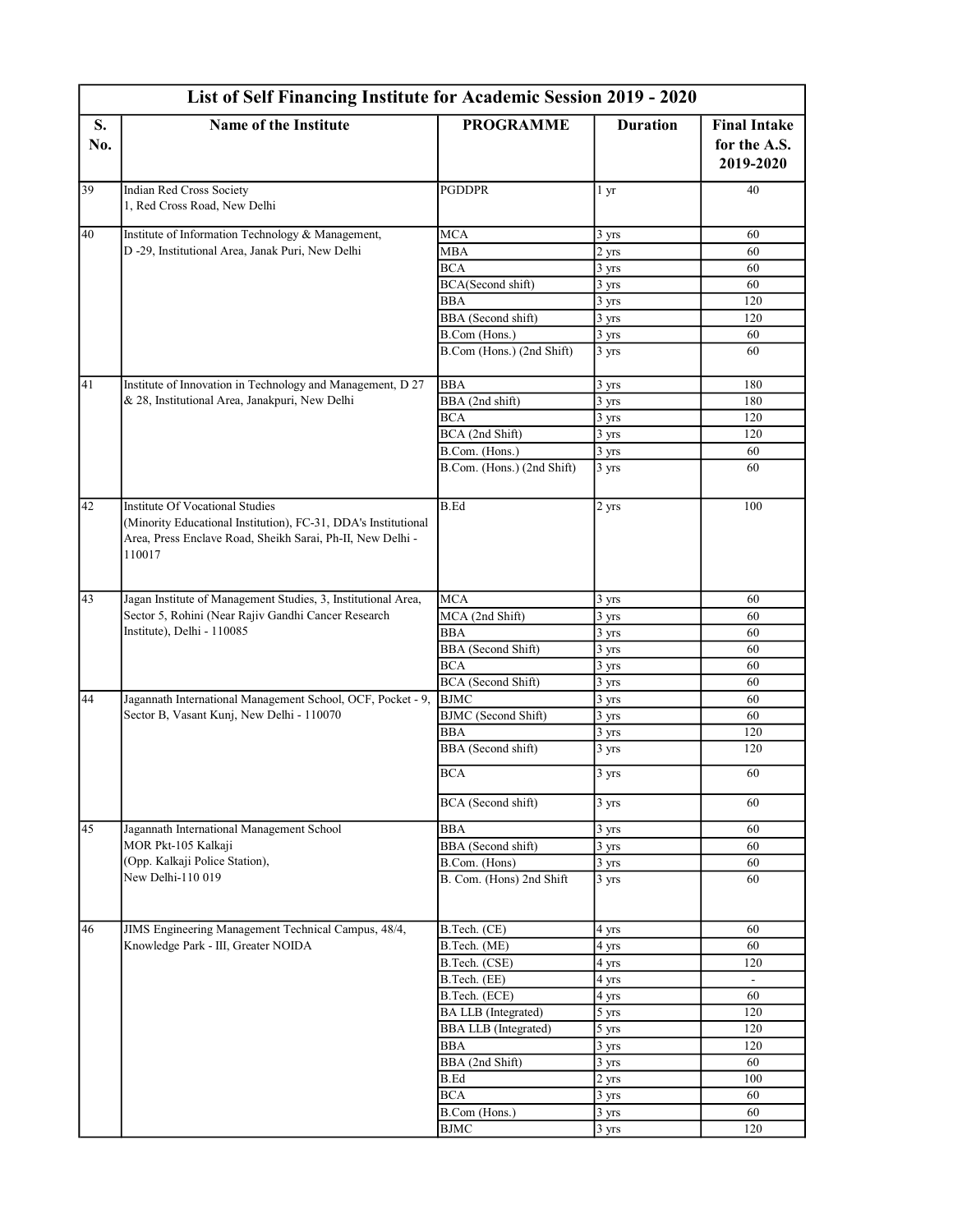|           | List of Self Financing Institute for Academic Session 2019 - 2020                                                                                              |                                |                    |                                     |  |
|-----------|----------------------------------------------------------------------------------------------------------------------------------------------------------------|--------------------------------|--------------------|-------------------------------------|--|
| S.<br>No. | <b>Name of the Institute</b>                                                                                                                                   | <b>PROGRAMME</b>               | <b>Duration</b>    | <b>Final Intake</b><br>for the A.S. |  |
|           |                                                                                                                                                                |                                |                    | 2019-2020                           |  |
| 47        | Kalka Institute for Research and Advanced Studies, Kalka<br>Public School Campus, Alaknanda, New Delhi - 110019                                                | <b>B.Ed</b>                    | 2 yrs              | 100                                 |  |
|           |                                                                                                                                                                | <b>BCA</b>                     | 3 yrs              | 60                                  |  |
| 48        | Kasturi Ram College of Higher Education, Vill. Kureni Narela, BJMC                                                                                             |                                | 3 yrs              | 60                                  |  |
|           | Delhi - 110040                                                                                                                                                 | BJMC (2nd Shift)               | 3 yrs              | 60                                  |  |
|           |                                                                                                                                                                | <b>BBA</b>                     | $3 \text{ yrs}$    | 50                                  |  |
|           |                                                                                                                                                                | BBA (2nd Shift)                | $3 \text{ yrs}$    | 50                                  |  |
|           |                                                                                                                                                                | B.Com. (Hons.)                 | 3 yrs              | 50                                  |  |
|           |                                                                                                                                                                | B.A. (Hons.) (Economics)       | 3 yrs              | $\theta$                            |  |
|           |                                                                                                                                                                | <b>B.Ed</b>                    | 2 yrs              | 100                                 |  |
| 49        | Kamal Institute of Higher Education and Advance Technology                                                                                                     | B.Ed.                          | 2 yrs              | 100                                 |  |
|           | K-1 (Block) Mohan Garden                                                                                                                                       | <b>BBA</b>                     | 3 yrs              | 90                                  |  |
|           | New Delhi-59                                                                                                                                                   | BBA (2nd Shift)                | 3 yrs              | 90                                  |  |
|           |                                                                                                                                                                | B.Com. (Hons.)                 | 3 yrs              | $\mathbb{L}$                        |  |
|           |                                                                                                                                                                | <b>BCA</b>                     | 3 yrs              | 30                                  |  |
|           |                                                                                                                                                                | BCA (2nd Shift)<br><b>BJMC</b> | 3 yrs<br>3 yrs     | 30<br>60                            |  |
| 50        | KCC Institute of Legal & Higher Education,                                                                                                                     | B.Com (Hons.)                  | 3 yrs              | 120                                 |  |
|           | 2B-2C, Knowledge Park III, Greater Noida,<br>Gautam Budh Nagar, UP                                                                                             | <b>BBA</b>                     | 3 yrs              | 120                                 |  |
|           |                                                                                                                                                                | <b>BCA</b>                     | 3 Yrs              | 60                                  |  |
|           |                                                                                                                                                                | <b>BJMC</b>                    | 3 Yrs              | 60                                  |  |
| 51        | Lal Bahadur Shastri Institute of Management, Plot No. 11/7,                                                                                                    | <b>MCA</b>                     | 3 yrs              | 60                                  |  |
|           |                                                                                                                                                                |                                |                    |                                     |  |
| 52        | Lingaya's Lalita Devi Institute of Management Science, 847 -                                                                                                   | <b>BBA</b>                     | 3 yrs              | 180                                 |  |
|           | 848, Mandi Road, Vill. Mandi, New Delhi - 110047                                                                                                               | <b>BJMC</b>                    | 3 yrs              | 120                                 |  |
|           |                                                                                                                                                                | B.Ed.                          | 2 yrs              | 100                                 |  |
|           |                                                                                                                                                                | B.Com. (Hons.)                 | 3 yrs              | 60                                  |  |
| 53        | Lakshmi Bai Batra College Of Nursing, Plot No.45,46, and 47, B.Sc.(Hons.) Nursing<br>Tuglakabad, Institutional Area, Mehrauli Badarpur Road, New<br>Delhi - 62 |                                | 4 yrs              | 60                                  |  |
| 54        | Leelawati Munshi College of Education,<br>Bharatiya Vidya Bhavan 01, Kasturba Gandhi Marg, New<br>Delhi 110001                                                 | <b>B.Ed</b>                    | 2 Yrs              | 100                                 |  |
| 55        | Maharaja Agrasen Institute Of Management Studies, Sector-                                                                                                      | <b>BBA</b>                     | 3 yrs              | 180                                 |  |
|           | 22, Rohini, Delhi - 85                                                                                                                                         | BBA (2nd shift)                | 3 yrs              | 180                                 |  |
|           |                                                                                                                                                                | B.Com. (Hons.)                 | $3 \text{ yrs}$    | 60                                  |  |
|           |                                                                                                                                                                | B.Com. (Hons.) 2nd Shift       | 3 yrs              | 60                                  |  |
|           |                                                                                                                                                                | <b>BJMC</b>                    | $\overline{3}$ yrs | 60                                  |  |
|           |                                                                                                                                                                | BJMC (2nd Shift)               | 3 yrs              | 60                                  |  |
|           |                                                                                                                                                                | B.A. (Hons.) (Economics)       | 3 yrs              | 60                                  |  |
|           |                                                                                                                                                                | <b>BA LLB</b> (Integrated)     | 5 yrs              | 120                                 |  |
| 56        | Maharaja Agrasen Institute of Technology, Sector - 22, Rohini, B.Tech(IT)                                                                                      |                                | 4 yrs              | 180                                 |  |
|           | Delhi - 110085                                                                                                                                                 | B.Tech(CSE)                    | 4 yrs              | 180                                 |  |
|           |                                                                                                                                                                | B.Tech(ECE)                    | 4 yrs              | 180                                 |  |
|           |                                                                                                                                                                | B.Tech(MAE)                    | 4 yrs              | 180                                 |  |
|           |                                                                                                                                                                | B.Tech(EEE)                    | 4 yrs              | 180                                 |  |
|           |                                                                                                                                                                | B.Tech (CSE)<br>(Second Shift) | 4 yrs              | 60                                  |  |
|           |                                                                                                                                                                | B.Tech (ME)                    | 4 yrs              | 60                                  |  |
|           |                                                                                                                                                                | MBA                            | 2 yrs              | 180                                 |  |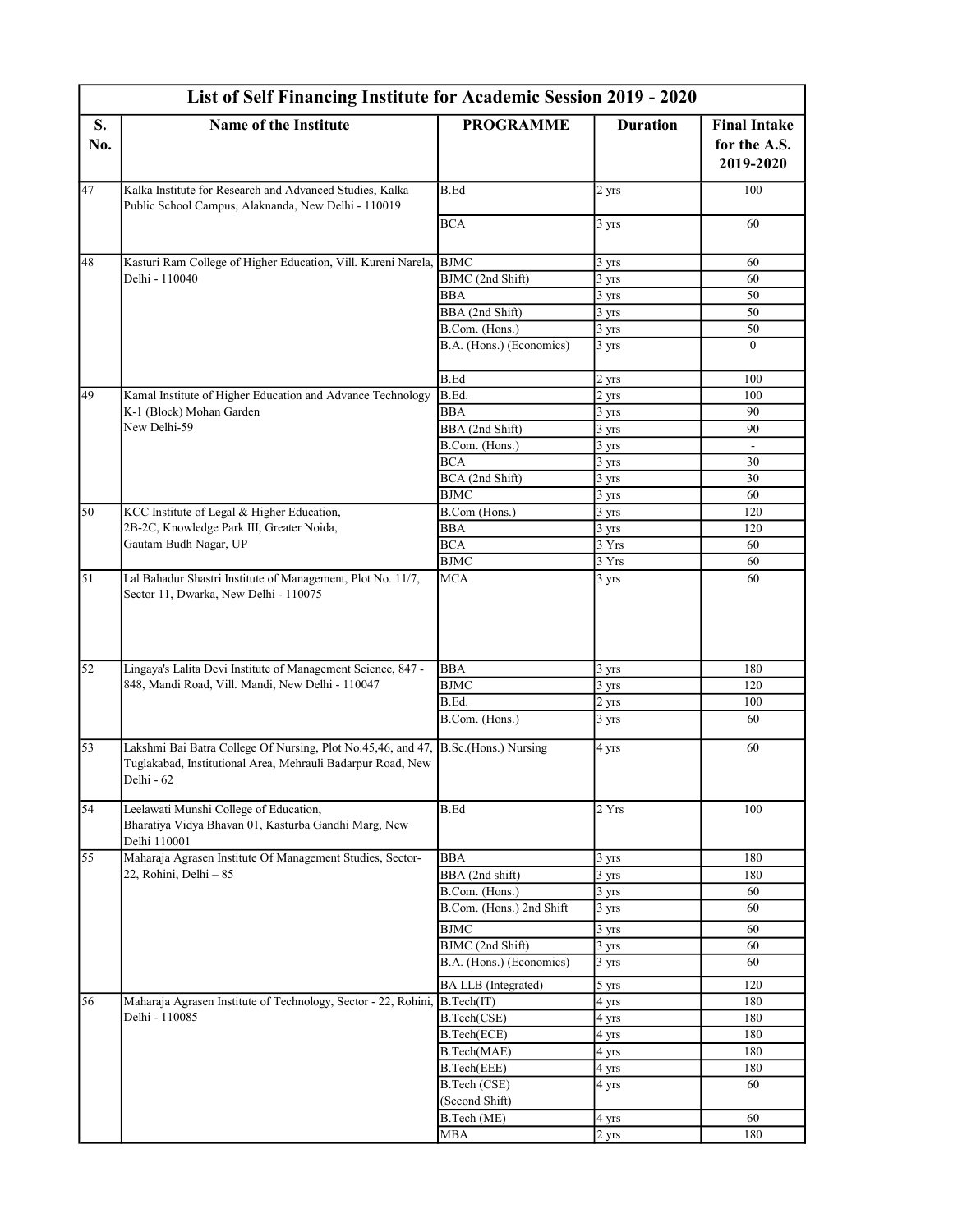|           | List of Self Financing Institute for Academic Session 2019 - 2020                                                                                 |                                |                    |                                     |
|-----------|---------------------------------------------------------------------------------------------------------------------------------------------------|--------------------------------|--------------------|-------------------------------------|
| S.<br>No. | Name of the Institute                                                                                                                             | <b>PROGRAMME</b>               | <b>Duration</b>    | <b>Final Intake</b><br>for the A.S. |
|           |                                                                                                                                                   |                                |                    | 2019-2020                           |
| 57        | Maharaja Surajmal Institute, C - 4, Janak puri, New Delhi -                                                                                       | <b>B.Ed</b>                    | 2 yrs              | 100                                 |
|           | 110058                                                                                                                                            | <b>BCA</b>                     | 3 yrs              | 120                                 |
|           |                                                                                                                                                   | BCA (2nd shift)                | 3 yrs              | 60                                  |
|           |                                                                                                                                                   | <b>BBA</b>                     | $\overline{3}$ yrs | 180                                 |
|           |                                                                                                                                                   | BBA (2nd shift)                | 3 yrs              | 180                                 |
|           |                                                                                                                                                   | BBA (B&I)                      | 3 yrs              | 60                                  |
|           |                                                                                                                                                   | BBA (B&I)<br>(Second Shift)    | 3 yrs              | 60                                  |
|           |                                                                                                                                                   | B.Com (Hons.)                  | 3 yrs              | 60                                  |
|           |                                                                                                                                                   | B.Com (Hons.) (2nd Shift)      | 3 yrs              | 60                                  |
| 58        | Maharaja Surajmal Institute of Technology, C - 4, Janak puri,<br>New Delhi - 110058                                                               | B. Tech (IT)                   | 4 yrs              | 120                                 |
|           |                                                                                                                                                   | B.Tech (CSE)                   | 4 yrs              | 180                                 |
|           |                                                                                                                                                   | B.Tech (ECE)                   | 4 yrs              | 120                                 |
|           |                                                                                                                                                   | B.Tech (EEE)                   | 4 yrs              | 60                                  |
|           |                                                                                                                                                   | B.Tech (CSE)<br>(Second Shift) | 4 yrs              | 60                                  |
|           |                                                                                                                                                   | B.Tech (IT)<br>(Second Shift)  | 4 yrs              | 60                                  |
|           |                                                                                                                                                   | B.Tech (ECE)<br>(Second Shift) | 4 yrs              | 60                                  |
| 59        | Mahavir Swami Institute of Technology, Jagdishpur, Near O P                                                                                       | B.Tech. (EE)                   | 4 yrs              | 30                                  |
|           | Jindal University, Sonepat, Haryana 131030 (Minority<br>Institution)                                                                              | B.Tech. (ME)                   | 4 yrs              | 60                                  |
|           |                                                                                                                                                   | B.Tech. (CE)                   | 4 yrs              | 60                                  |
|           |                                                                                                                                                   | B.Tech. (ECE)                  | 4 yrs              | 60                                  |
|           |                                                                                                                                                   | B.Tech. (CSE)                  | 4 yrs              | 60                                  |
|           |                                                                                                                                                   | BBA                            | 3 yrs              | 60                                  |
|           |                                                                                                                                                   | <b>BA LLB</b> (Integrated)     | 5 yrs              |                                     |
| 60        | Madhu Bala Institute of Communication & Electronic Media,<br>120-B, Madangir Village, Behind Local Shopping Center,<br>Madangir, New Delhi 110062 | <b>BJMC</b>                    | 3 yrs              | 150                                 |
| 61        | Management Education & Research Institute, 53-54,                                                                                                 | <b>MCA</b>                     | 3 yrs              |                                     |
|           | Institutional Area, Janak Puri, New Delhi - 110058                                                                                                | MCA (Lateral Entry)            | 2 yrs              | $\overline{\phantom{a}}$            |
|           |                                                                                                                                                   | MBA                            | 2 yrs              | 120                                 |
|           |                                                                                                                                                   | MBA (2nd Shift)                | 2 yrs              | 120                                 |
|           |                                                                                                                                                   | <b>BBA</b>                     | $3 \text{ yrs}$    | 120                                 |
|           |                                                                                                                                                   | BBA (2nd Shift)                | 3 yrs              | 120                                 |
|           |                                                                                                                                                   | <b>BJMC</b>                    | 3 yrs              | 120                                 |
| 62        | MBS School of Planning and Architecture,<br>Sector-09, Dwarka, New Delhi- 110075                                                                  | B.Arch                         | 5 yrs              | 120                                 |
| 63        | New Delhi Institute of Management, 60 & 61, Tughlakabad                                                                                           | <b>BBA</b>                     | 3 yrs              | 180                                 |
|           | Institutional Area, New Delhi - 62                                                                                                                | BBA (2nd Shift)                | 3 yrs              | 180                                 |
| 64        | National Heart Institute,<br>49-50, Community Centre, East of Kailash, New Delhi 110065                                                           | M.Sc (Nursing) CVTN            | 2 Yrs              | 10                                  |
| 65        | Pradeep Memorial Comprehensive College Of Education,<br>Pratap Vihar, Kirari Extn., Nangloi, Delhi - 110041                                       | <b>B.Ed</b>                    | 2 yrs              | 100                                 |
| 66        | Periyar Management and Computer College, 1 & 2<br>Institutional Area, New Delhi - 110025                                                          | <b>MBA</b>                     | 2 yrs              | 120                                 |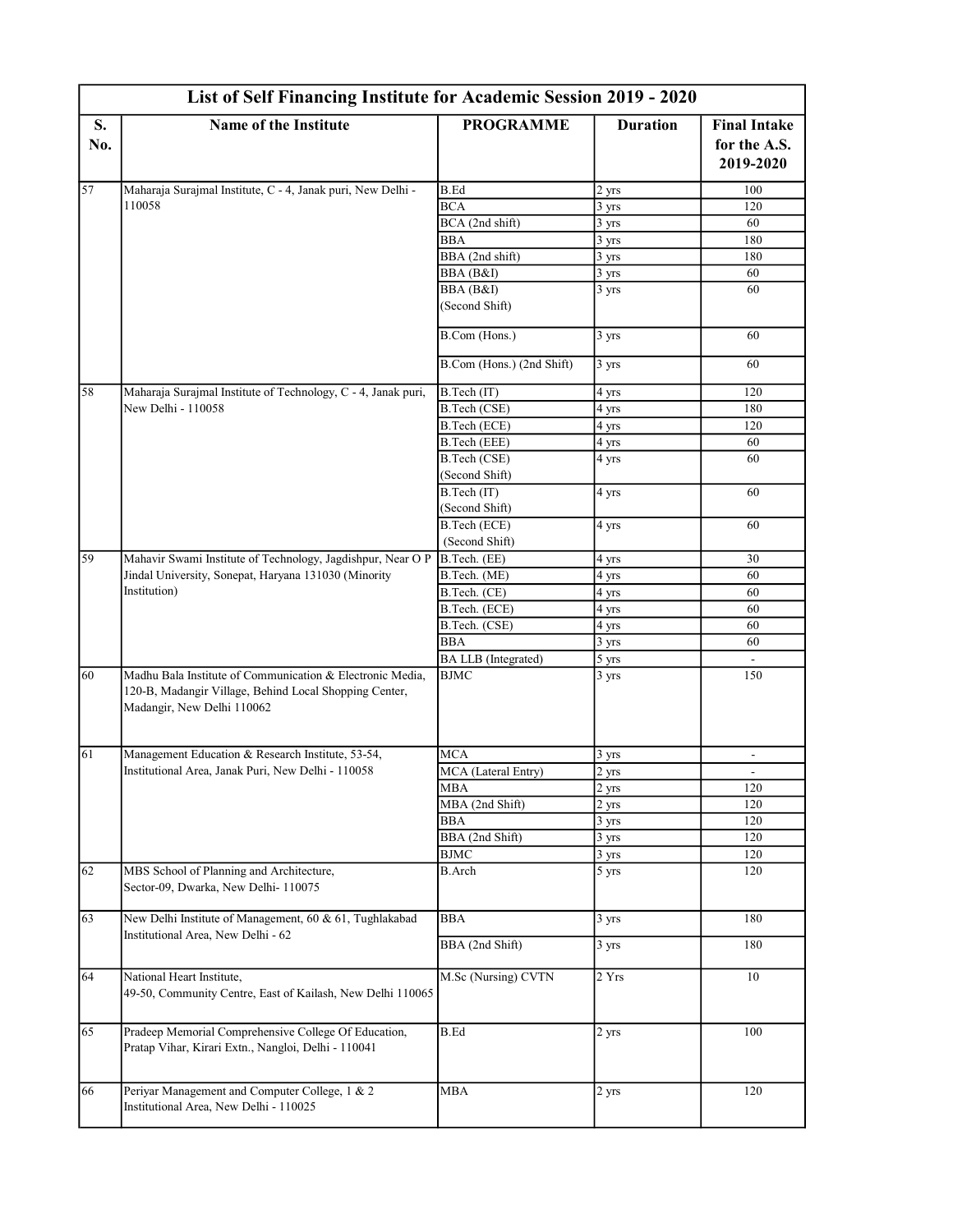|           | List of Self Financing Institute for Academic Session 2019 - 2020                                                                |                                                |                   |                                                   |  |  |  |
|-----------|----------------------------------------------------------------------------------------------------------------------------------|------------------------------------------------|-------------------|---------------------------------------------------|--|--|--|
| S.<br>No. | <b>Name of the Institute</b>                                                                                                     | <b>PROGRAMME</b>                               | <b>Duration</b>   | <b>Final Intake</b><br>for the A.S.<br>2019-2020  |  |  |  |
| 67        | Rajiv Gandhi Cancer Institute and Research Centre,<br>Sector-5, Rohini, New Delhi-110085                                         | B.SC.<br>(MEDICAL TECHNOLOGY,<br>RADIOTHERAPY) | 3 yrs             | No Admission<br>Category<br>(No CET<br>conducted) |  |  |  |
| 68        | R.C. Institute Of Technology,                                                                                                    | MCA                                            | 3 yrs             |                                                   |  |  |  |
|           | Gopal Nagar, Najafgarh, New Delhi - 110043                                                                                       | <b>BCA</b><br>B.Ed.                            | 3 yrs<br>2 yrs    | 60<br>100                                         |  |  |  |
| 69        | Rukmini Devi Institute of Advanced Studies, 2A&2B, Ph.-I,<br>Madhuban Chowk, Rohini, Delhi - 110085                              | <b>MBA</b>                                     | 2 yrs             | 120                                               |  |  |  |
|           |                                                                                                                                  | MBA (2nd Shift)                                | 2 yrs             | 120                                               |  |  |  |
|           |                                                                                                                                  | <b>BBA</b>                                     | 3 yrs             | 180                                               |  |  |  |
|           |                                                                                                                                  | BBA (2nd Shift)                                | 3 yrs             | 180                                               |  |  |  |
| 70        | Raj Kumar Goel Engineering College,<br>40 KM Stone, NH-24, Delhi Hapur Road,<br>Pilkhuwa, Hapur, UP                              | B.Com (Hons.)                                  | 3 yrs             | 60                                                |  |  |  |
|           |                                                                                                                                  | <b>BBA</b>                                     | 3 yrs             | 60                                                |  |  |  |
|           |                                                                                                                                  | <b>BCA</b>                                     | 3 yrs             | 30                                                |  |  |  |
| 71        | Sant Hari Dass College Of Higher Education, (Opp. Air Force<br>Station), Bani Camp, Najafgarh,                                   | B.Ed.                                          | 2 yrs             | 100                                               |  |  |  |
|           | New Delhi - 43                                                                                                                   | <b>BBA</b>                                     | 3 yrs             | 60                                                |  |  |  |
| 72        | Sirifort Institute of Management Studies, Plot No. 8, Sector -                                                                   | <b>BCA</b>                                     | 3 yrs             | 60                                                |  |  |  |
|           | 25, Rohini, New Delhi                                                                                                            | <b>BCA</b><br>(Second shift)                   | 3 yrs             | 60                                                |  |  |  |
|           |                                                                                                                                  | B.Com (Hons.)                                  | 3 yrs             | 60                                                |  |  |  |
|           |                                                                                                                                  | B.Com (Hons.) (2nd Shift)                      | 3 yrs             | 60                                                |  |  |  |
|           |                                                                                                                                  | <b>BBA</b><br>BBA (2nd Shift)                  | 3 yrs<br>3 yrs    | 120<br>120                                        |  |  |  |
| 73        | Sri Guru Tegh Bahadur Institute of Management and<br>Information Technology<br>Gurudwara Nanak Piao, G.T.K. Road, Delhi - 110033 | <b>BBA</b>                                     | 3 Yrs             | 120                                               |  |  |  |
|           |                                                                                                                                  | BBA (2nd Shift)                                | 3 yrs             | 60                                                |  |  |  |
|           |                                                                                                                                  | <b>BCA</b>                                     | 3 Yrs             | 120                                               |  |  |  |
|           |                                                                                                                                  | BCA (2nd Shift)                                | 3 yrs             | 60                                                |  |  |  |
|           |                                                                                                                                  | BBA (B&I)                                      | $\frac{1}{3}$ yrs | 60                                                |  |  |  |
|           |                                                                                                                                  | BBA (B&I) (2nd Shift)                          | 3 yrs             | 60                                                |  |  |  |
| 74        | Sri Ram Institute of Teacher Education<br>Village Bamnoli, Sector-28, Dwarka, New Delhi -110045                                  | $\overline{B.Ed}$ .                            | 2 yrs             | 100                                               |  |  |  |
| 75        | Shri Krishna College of Education, Plot / Khasra: 234,<br>Johnamani, Daula, Baghpat, Uttar Pradesh                               | $\overline{B.Ed}$ .                            | 2 yrs             | 100                                               |  |  |  |
|           |                                                                                                                                  | <b>BBA LLB</b> (Integrated)                    | $5 \text{ yrs}$   | $\overline{\phantom{a}}$                          |  |  |  |
|           |                                                                                                                                  | <b>BA LLB</b> (Integrated)                     | 5 yrs             |                                                   |  |  |  |
| 76        | St. Lawrence College of Higher Education, Geeta Colony,<br>Facility Center, Delhi - 110030                                       | B.Ed.                                          | 2 yrs             | 100                                               |  |  |  |
| 77        | St. Stephen's College Of Nursing,<br>Tis Hazari, Delhi                                                                           | B.Sc. (H) Nursing                              | 4 yrs             | 50                                                |  |  |  |
|           | (Minority Institute)                                                                                                             | M.Sc (Nursing)                                 | 2 yrs             | 8                                                 |  |  |  |
|           |                                                                                                                                  | M.Sc Nursing (Community<br>Health)             | 2 yrs             |                                                   |  |  |  |
|           |                                                                                                                                  | Post Basic Nursing                             | 2 yrs             | 20                                                |  |  |  |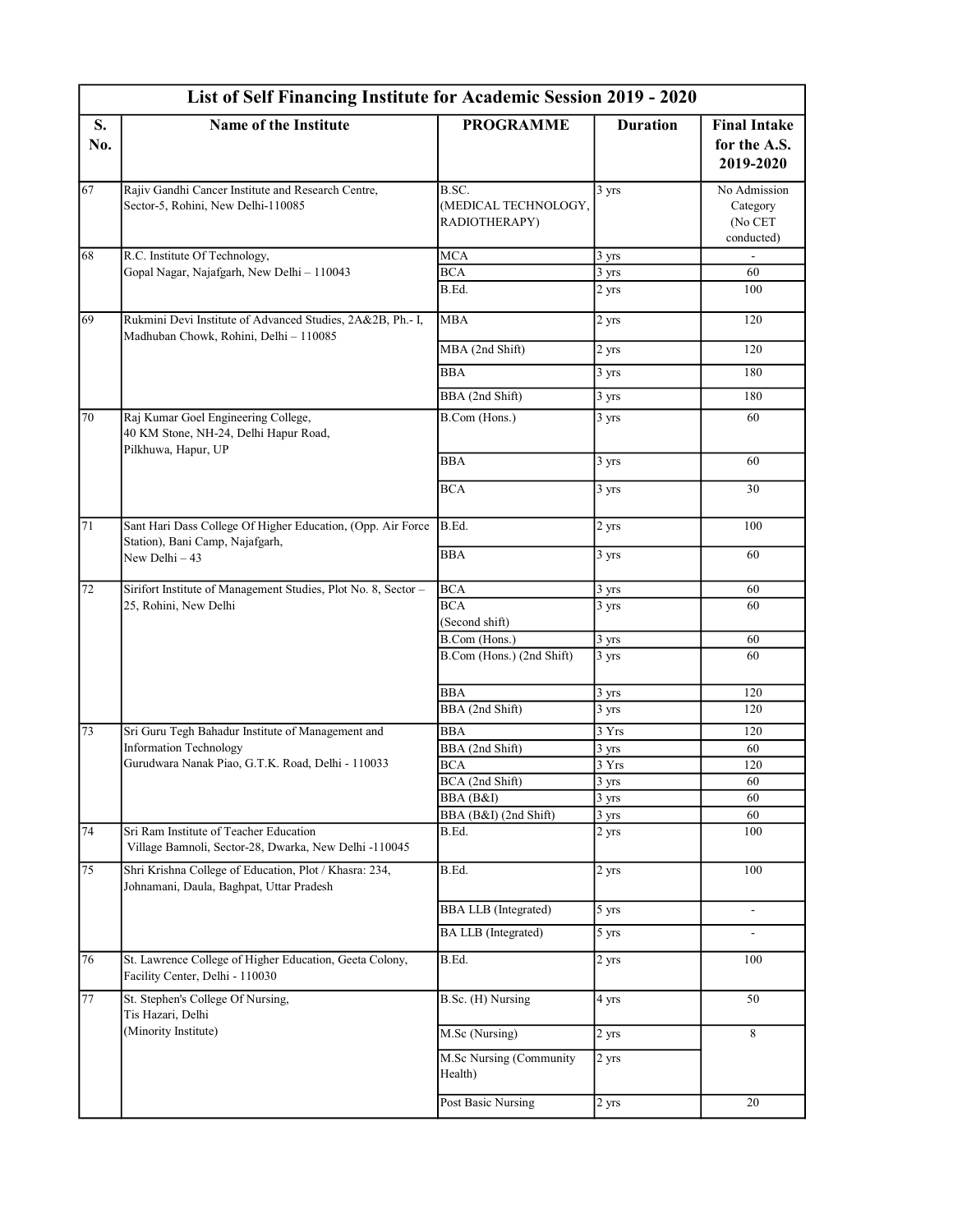|           | List of Self Financing Institute for Academic Session 2019 - 2020                                       |                             |                    |                                                  |  |  |  |
|-----------|---------------------------------------------------------------------------------------------------------|-----------------------------|--------------------|--------------------------------------------------|--|--|--|
| S.<br>No. | <b>Name of the Institute</b>                                                                            | <b>PROGRAMME</b>            | <b>Duration</b>    | <b>Final Intake</b><br>for the A.S.<br>2019-2020 |  |  |  |
| $78\,$    | SGIT School of Management, NH-24, Opp. Jindal Pipes Ltd.,<br>Jindal Nagar, Gaziabad - 201302            | <b>BBA</b>                  | 3 Yrs              | 90                                               |  |  |  |
|           |                                                                                                         | <b>BCA</b>                  | 3 Yrs              | 30                                               |  |  |  |
| 79        | Sant Gopichand Education & Welfare Society,<br>Plot No. 149, Village - Ahera, Harchandpur, Baghpath, UP | B.Ed                        | 2 yrs              | 100                                              |  |  |  |
| $80\,$    | Tecnia Institute of Advanced Studies, Madhuban Chowk,<br>Rohini, Delhi - 110085                         | <b>BBA</b>                  | 3 yrs              | 180                                              |  |  |  |
|           |                                                                                                         | <b>BBA</b> (Second shift)   | 3 yrs              | 180                                              |  |  |  |
|           |                                                                                                         | <b>BJMC</b>                 | 3 yrs              | 120                                              |  |  |  |
|           |                                                                                                         | <b>BJMC</b> (Second Shift)  | 3 yrs              | 120                                              |  |  |  |
|           |                                                                                                         | <b>MBA</b>                  | 2 yrs.             | 120                                              |  |  |  |
|           |                                                                                                         | MBA (2nd Shift)             | 2 yrs.             | 120                                              |  |  |  |
|           |                                                                                                         | <b>MCA</b>                  | 3 yrs              |                                                  |  |  |  |
|           |                                                                                                         | MCA (2nd Shift)             | 3 yrs              | $\blacksquare$                                   |  |  |  |
|           |                                                                                                         | <b>BCA</b>                  | 3 yrs              | 60                                               |  |  |  |
| 81        | Trinity Institute of Professional Studies, Sec - 9, Dwarka,                                             | <b>BBA</b>                  | 3 yrs              | 120                                              |  |  |  |
|           | (Adjacent to Metro Piller No. 1160), New Delhi - 110075                                                 | <b>BBA</b> (Second Shift)   | 3 yrs              | 120                                              |  |  |  |
|           |                                                                                                         | <b>BCA</b>                  | 3 yrs              | 60                                               |  |  |  |
|           |                                                                                                         | BCA (Second Shift)          | 3 yrs              | 60                                               |  |  |  |
|           |                                                                                                         | <b>BJMC</b>                 | 3 yrs              | 60                                               |  |  |  |
|           |                                                                                                         | <b>BJMC</b>                 | 3 yrs              | 60                                               |  |  |  |
|           |                                                                                                         | (Second Shift)              |                    |                                                  |  |  |  |
|           |                                                                                                         | B.Com. (Hons.)              | 3 yrs              | 40                                               |  |  |  |
|           |                                                                                                         | B.Com. (Hons.) (2nd Shift)  | 3 yrs              | 40                                               |  |  |  |
|           |                                                                                                         | <b>BA LLB</b> (Integrated)  | 5 yrs              | 60                                               |  |  |  |
| 82        | United College of Education,                                                                            | <b>BBA</b>                  | 3 yrs              | 60                                               |  |  |  |
|           | Plot No. 50, Knowledge Park 3                                                                           | <b>BCA</b>                  | 3 yrs              | 60                                               |  |  |  |
|           | Greater Noida, G B Nagar, UP                                                                            | <b>BJMC</b>                 | 3 yrs              | 60                                               |  |  |  |
| 83        | Vastu Kala Academy, 9/1, Aruna Asaf Ali Marg, New Delhi -<br>110067                                     | <b>B.Arch</b>               | $\overline{5}$ yrs | 40                                               |  |  |  |
| 84        | V.D. Institute Of Technology,<br>Krishan Vihar, Sultan Puri, Delhi - 41                                 | B.Ed                        | 2 yrs              | 100                                              |  |  |  |
| 85        | Vivekananda Institute of Professional Studies, AU Block<br>(Outer Ring Road), Pitampura, New Delhi      | BA LLB (Integrated)         | 5 yrs              | 300                                              |  |  |  |
|           |                                                                                                         | <b>BBA LLB</b> (Integrated) | 5 yrs              | 180                                              |  |  |  |
|           |                                                                                                         | <b>BJMC</b>                 | 3 yrs              | 180                                              |  |  |  |
|           |                                                                                                         | BJMC (2nd Shift)            | 3 yrs              | 120                                              |  |  |  |
|           |                                                                                                         | <b>BCA</b>                  | 3 yrs              | 180                                              |  |  |  |
|           |                                                                                                         | BCA (2nd Shift)             | 3 yrs              | 120                                              |  |  |  |
|           |                                                                                                         | BBA                         | 3 yrs              | 180                                              |  |  |  |
|           |                                                                                                         | BBA (2nd Shift)             | 3 yrs              | 120                                              |  |  |  |
|           |                                                                                                         | B.Com. (Hons.)              | $3 \text{ yrs}$    | 180                                              |  |  |  |
|           |                                                                                                         | LLM (Corporate Law)         | 1 yr               | 40                                               |  |  |  |
|           |                                                                                                         | <b>MCA</b>                  | 3 yrs              | 120                                              |  |  |  |
|           |                                                                                                         | B.A. (Hons.) (Economics)    | 3 yrs              | 120                                              |  |  |  |
|           |                                                                                                         | LLM (ADR)                   | 1 <sub>yr</sub>    | 20                                               |  |  |  |
|           |                                                                                                         | <b>BA English (Honours)</b> | 3 yrs              | 120                                              |  |  |  |
|           |                                                                                                         |                             |                    |                                                  |  |  |  |